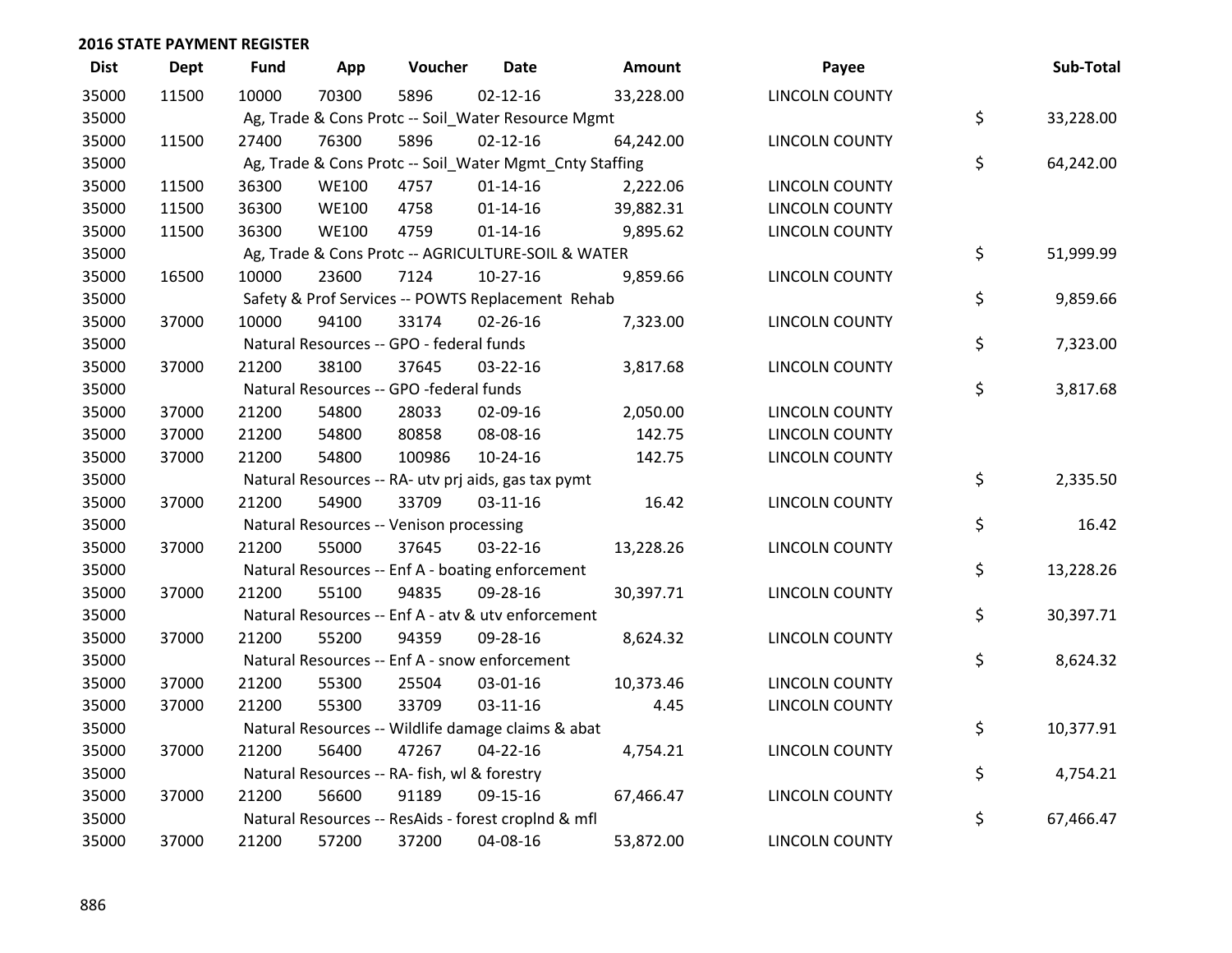| <b>Dist</b> | <b>Dept</b> | <b>Fund</b> | App   | Voucher                                | <b>Date</b>                                         | Amount     | Payee                    | Sub-Total        |
|-------------|-------------|-------------|-------|----------------------------------------|-----------------------------------------------------|------------|--------------------------|------------------|
| 35000       |             |             |       |                                        | Natural Resources -- ResAids - cnty forst & admin   |            |                          | \$<br>53,872.00  |
| 35000       | 37000       | 21200       | 57400 | 82507                                  | 08-10-16                                            | 39,125.00  | LINCOLN COUNTY           |                  |
| 35000       |             |             |       |                                        | Natural Resources -- RA- cnty snow trail & area aid |            |                          | \$<br>39,125.00  |
| 35000       | 37000       | 21200       | 57500 | 81153                                  | 08-08-16                                            | 39,218.75  | LINCOLN COUNTY           |                  |
| 35000       |             |             |       |                                        | Natural Resources -- RA- snowmobile trail areas     |            |                          | \$<br>39,218.75  |
| 35000       | 37000       | 21200       | 57600 | 80853                                  | 08-08-16                                            | 16,747.50  | LINCOLN COUNTY           |                  |
| 35000       | 37000       | 21200       | 57600 | 80854                                  | 08-08-16                                            | 10,187.00  | LINCOLN COUNTY           |                  |
| 35000       | 37000       | 21200       | 57600 | 81155                                  | 08-08-16                                            | 10,282.00  | LINCOLN COUNTY           |                  |
| 35000       | 37000       | 21200       | 57600 | 100981                                 | 10-24-16                                            | 12,317.50  | LINCOLN COUNTY           |                  |
| 35000       |             |             |       |                                        | Natural Resources -- RA- atv prj aids, gas tax pymt |            |                          | \$<br>49,534.00  |
| 35000       | 37000       | 21200       | 58900 | 102374                                 | 11-18-16                                            | 12,333.67  | LINCOLN COUNTY           |                  |
| 35000       |             |             |       |                                        | Natural Resources -- Resource aids - distribution o |            |                          | \$<br>12,333.67  |
| 35000       | 37000       | 21200       | 67800 | 39723                                  | 03-29-16                                            | 18,232.43  | LINCOLN COUNTY           |                  |
| 35000       | 37000       | 21200       | 67800 | 79792                                  | 08-02-16                                            | 14,999.13  | <b>LINCOLN COUNTY</b>    |                  |
| 35000       | 37000       | 21200       | 67800 | 105185                                 | 11-07-16                                            | 15,262.56  | <b>LINCOLN COUNTY</b>    |                  |
| 35000       | 37000       | 21200       | 67800 | 113634                                 | 12-13-16                                            | 16,788.79  | LINCOLN COUNTY           |                  |
| 35000       |             |             |       |                                        | Natural Resources -- EA - invasive aqu & lake mon   |            |                          | \$<br>65,282.91  |
| 35000       | 37000       | 36300       | TF100 | 59096                                  | 06-07-16                                            | 150,000.00 | LINCOLN COUNTY           |                  |
| 35000       | 37000       | 36300       | TF100 | 59484                                  | 06-07-16                                            | 53,530.46  | LINCOLN COUNTY           |                  |
| 35000       |             |             |       |                                        | Natural Resources -- DNR-NONPOINT SOURCE            |            |                          | \$<br>203,530.46 |
| 35000       | 39500       | 21100       | 18500 | 60512                                  | 12-13-16                                            | 1,281.80   | LINCOLN COUNTY           |                  |
| 35000       |             |             |       | Transportation -- Hwy Sfty Loc Aid Ffd |                                                     |            |                          | \$<br>1,281.80   |
| 35000       | 39500       | 21100       | 19000 | 144                                    | 07-05-16                                            | 516,631.54 | LINCOLN COUNTY           |                  |
| 35000       | 39500       | 21100       | 19000 | 29098                                  | 10-03-16                                            | 258,315.79 | LINCOLN COUNTY           |                  |
| 35000       |             |             |       | Transportation -- Trans Aids To Co.-Sf |                                                     |            |                          | \$<br>774,947.33 |
| 35000       | 39500       | 21100       | 16800 | 88035                                  | 05-06-16                                            | 77,141.00  | <b>COUNTY OF LINCOLN</b> |                  |
| 35000       |             |             |       | Transportation -- Eldly&Disa Co/Aid Sf |                                                     |            |                          | \$<br>77,141.00  |
| 35000       | 39500       | 21100       | 17000 | 75888                                  | 03-09-16                                            | 8,570.19   | TREAS LINCOLN CO         |                  |
| 35000       |             |             |       | Transportation -- County Forest Aids   |                                                     |            |                          | \$<br>8,570.19   |
| 35000       | 39500       | 21100       | 19000 | 74035                                  | $01 - 04 - 16$                                      | 258,315.77 | <b>COUNTY OF LINCOLN</b> |                  |
| 35000       |             |             |       | Transportation -- Trans Aids To Co.-Sf |                                                     |            |                          | \$<br>258,315.77 |
| 35000       | 41000       | 10000       | 11600 | 92302                                  | 11-29-16                                            | 21,760.00  | <b>LINCOLN COUNTY</b>    |                  |
| 35000       |             |             |       |                                        | Corrections -- Reimbursing counties for proba       |            |                          | \$<br>21,760.00  |
| 35000       | 41000       | 10000       | 30800 | 47046                                  | 05-05-16                                            | 6,676.60   | <b>LINCOLN COUNTY</b>    |                  |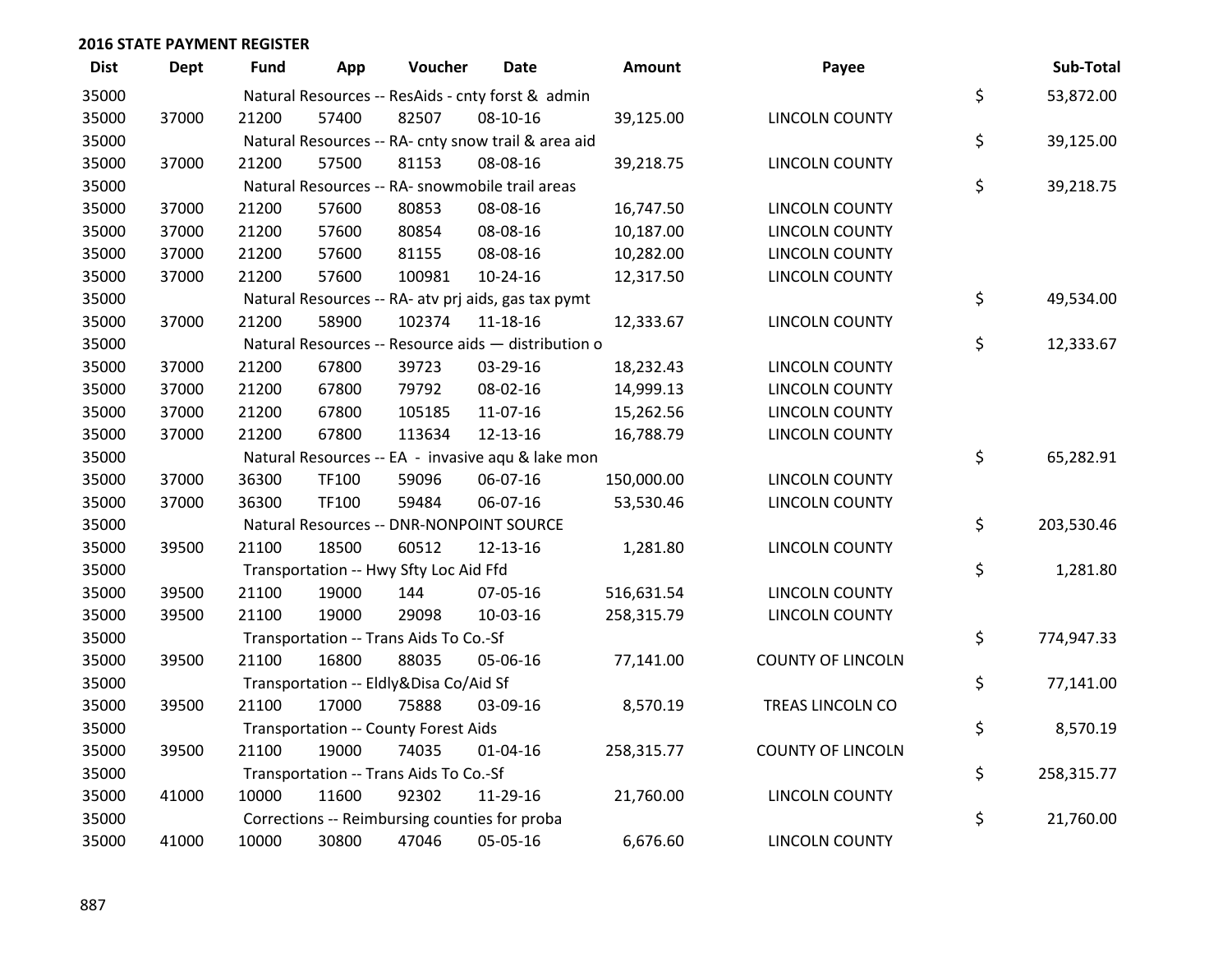| <b>Dist</b> | <b>Dept</b> | <b>Fund</b> | App   | Voucher                                  | <b>Date</b>                                       | <b>Amount</b> | Payee                 | Sub-Total        |
|-------------|-------------|-------------|-------|------------------------------------------|---------------------------------------------------|---------------|-----------------------|------------------|
| 35000       | 41000       | 10000       | 30800 | 72971                                    | 08-26-16                                          | 11,323.40     | <b>LINCOLN COUNTY</b> |                  |
| 35000       |             |             |       |                                          | Corrections -- Reimbursement claims of counti     |               |                       | \$<br>18,000.00  |
| 35000       | 41000       | 10000       | 31300 | 28412                                    | $02 - 12 - 16$                                    | 106,619.15    | <b>LINCOLN COUNTY</b> |                  |
| 35000       | 41000       | 10000       | 31300 | 48647                                    | $05 - 12 - 16$                                    | 13,855.70     | <b>LINCOLN COUNTY</b> |                  |
| 35000       |             |             |       |                                          | Corrections -- Community youth and family aid     |               |                       | \$<br>120,474.85 |
| 35000       | 43500       | 10000       | 11900 | 78213                                    | 09-30-16                                          | 5,375.40      | <b>LINCOLN COUNTY</b> |                  |
| 35000       |             |             |       |                                          | Health Services -- Emergency medical services, ai |               |                       | \$<br>5,375.40   |
| 35000       | 43500       | 10000       | 97500 | 33443                                    | 03-17-16                                          | 56.91         | <b>LINCOLN COUNTY</b> |                  |
| 35000       | 43500       | 10000       | 97500 | 34416                                    | 03-23-16                                          | 9.48          | <b>LINCOLN COUNTY</b> |                  |
| 35000       |             |             |       |                                          | Health Services -- 975- GENERAL RCPT/CLRING       |               |                       | \$<br>66.39      |
| 35000       | 43500       | 10000       | 00000 | 90613                                    | $01 - 02 - 16$                                    | 4,373.00      | LINCOLN CO            |                  |
| 35000       | 43500       | 10000       | 00000 | 90614                                    | $01 - 04 - 16$                                    | 1,133.00      | LINCOLN CO            |                  |
| 35000       | 43500       | 10000       | 00000 | 90616                                    | $02 - 01 - 16$                                    | 11,647.00     | LINCOLN CO            |                  |
| 35000       | 43500       | 10000       | 00000 | 90618                                    | 03-01-16                                          | 4,837.00      | LINCOLN CO            |                  |
| 35000       | 43500       | 10000       | 00000 | 90622                                    | $04 - 01 - 16$                                    | 696.00        | LINCOLN CO            |                  |
| 35000       | 43500       | 10000       | 00000 | 90624                                    | 05-02-16                                          | 5,972.00      | LINCOLN CO            |                  |
| 35000       | 43500       | 10000       | 00000 | 90627                                    | 06-01-16                                          | 11,464.00     | LINCOLN CO            |                  |
| 35000       | 43500       | 10000       | 00000 | 90701                                    | 08-01-16                                          | 4,689.00      | LINCOLN CO            |                  |
| 35000       | 43500       | 10000       | 00000 | 90702                                    | 09-01-16                                          | 22,582.00     | LINCOLN CO            |                  |
| 35000       | 43500       | 10000       | 00000 | 90704                                    | $10-01-16$                                        | 10,803.00     | LINCOLN CO            |                  |
| 35000       | 43500       | 10000       | 00000 | 90705                                    | $11 - 01 - 16$                                    | 3,704.00      | LINCOLN CO            |                  |
| 35000       | 43500       | 10000       | 00000 | 90706                                    | 12-01-16                                          | 13,902.00     | LINCOLN CO            |                  |
| 35000       |             |             |       | Health Services -- State/Fed Aids        |                                                   |               |                       | \$<br>95,802.00  |
| 35000       | 45500       | 10000       | 22100 | 14326                                    | $07 - 22 - 16$                                    | 1,550.00      | <b>LINCOLN COUNTY</b> |                  |
| 35000       |             |             |       | Justice -- Crime laboratories, DNA       |                                                   |               |                       | \$<br>1,550.00   |
| 35000       | 45500       | 10000       | 23100 | 14041                                    | $07 - 21 - 16$                                    | 5,290.67      | <b>LINCOLN COUNTY</b> |                  |
| 35000       | 45500       | 10000       | 23100 | 16870                                    | 09-22-16                                          | 5,920.00      | <b>LINCOLN COUNTY</b> |                  |
| 35000       |             |             |       | Justice -- Law enforcement train, local  |                                                   |               |                       | \$<br>11,210.67  |
| 35000       | 45500       | 10000       | 24100 | 17540                                    | 10-06-16                                          | 471.50        | <b>LINCOLN COUNTY</b> |                  |
| 35000       |             |             |       | Justice -- Federal aid, state operations |                                                   |               |                       | \$<br>471.50     |
| 35000       | 45500       | 10000       | 53200 | 7610                                     | 03-14-16                                          | 19,757.35     | <b>LINCOLN COUNTY</b> |                  |
| 35000       | 45500       | 10000       | 53200 | 14440                                    | $07 - 22 - 16$                                    | 16,466.60     | <b>LINCOLN COUNTY</b> |                  |
| 35000       |             |             |       | Justice -- Crime victim witness assist   |                                                   |               |                       | \$<br>36,223.95  |
| 35000       | 46500       | 10000       | 30800 | 6674                                     | 03-01-16                                          | 381.00        | <b>LINCOLN COUNTY</b> |                  |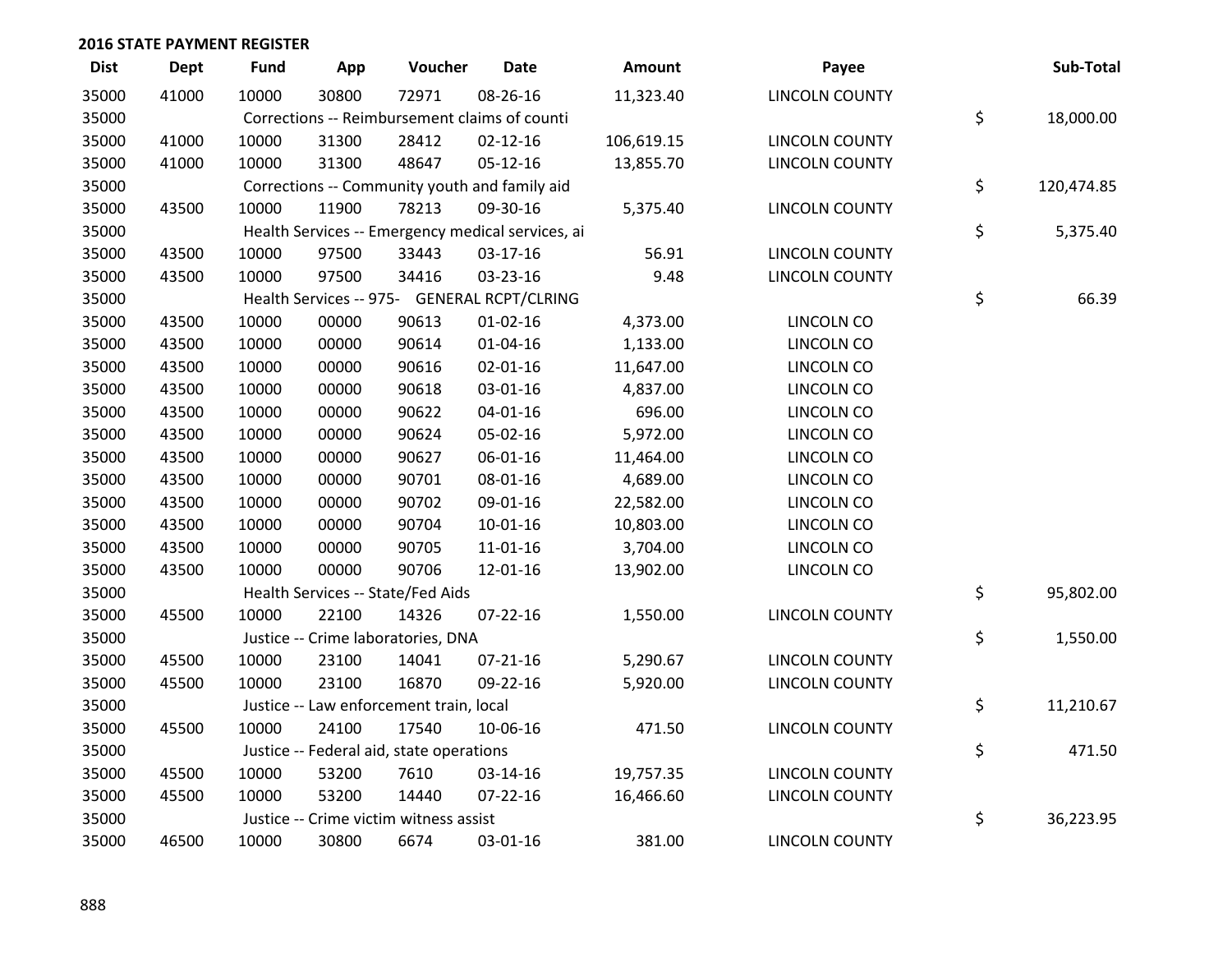| <b>Dist</b> | <b>Dept</b> | <b>Fund</b> | App   | Voucher                                           | <b>Date</b>                                        | Amount    | Payee                 | Sub-Total       |
|-------------|-------------|-------------|-------|---------------------------------------------------|----------------------------------------------------|-----------|-----------------------|-----------------|
| 35000       | 46500       | 10000       | 30800 | 16535                                             | $10-13-16$                                         | 7,924.31  | <b>LINCOLN COUNTY</b> |                 |
| 35000       |             |             |       |                                                   | Military Affairs -- Emergency response equipment   |           |                       | \$<br>8,305.31  |
| 35000       | 46500       | 10000       | 33700 | 12938                                             | 07-20-16                                           | 3,900.50  | LINCOLN COUNTY        |                 |
| 35000       | 46500       | 10000       | 33700 | 18614                                             | 12-06-16                                           | 3,900.50  | <b>LINCOLN COUNTY</b> |                 |
| 35000       |             |             |       | Military Affairs -- Local emer planning grants    |                                                    |           |                       | \$<br>7,801.00  |
| 35000       | 46500       | 10000       | 34200 | 5049                                              | $01 - 27 - 16$                                     | 20,454.77 | <b>LINCOLN COUNTY</b> |                 |
| 35000       | 46500       | 10000       | 34200 | 5599                                              | 02-04-16                                           | 5,714.50  | <b>LINCOLN COUNTY</b> |                 |
| 35000       | 46500       | 10000       | 34200 | 13804                                             | 08-11-16                                           | 455.00    | <b>LINCOLN COUNTY</b> |                 |
| 35000       | 46500       | 10000       | 34200 | 13877                                             | 08-16-16                                           | 14,509.40 | <b>LINCOLN COUNTY</b> |                 |
| 35000       | 46500       | 10000       | 34200 | 16959                                             | 10-25-16                                           | 7,500.00  | <b>LINCOLN COUNTY</b> |                 |
| 35000       | 46500       | 10000       | 34200 | 18684                                             | 12-06-16                                           | 18,536.02 | <b>LINCOLN COUNTY</b> |                 |
| 35000       |             |             |       | Military Affairs -- Federal aid, local assistance |                                                    |           |                       | \$<br>67,169.69 |
| 35000       | 46500       | 10000       | 35000 | 14429                                             | 08-25-16                                           | 4,908.44  | <b>LINCOLN COUNTY</b> |                 |
| 35000       |             |             |       |                                                   | Military Affairs -- Federal aid, homeland security |           |                       | \$<br>4,908.44  |
| 35000       | 48500       | 15200       | 12700 | 7795                                              | 03-07-16                                           | 500.00    | <b>LINCOLN COUNTY</b> |                 |
| 35000       | 48500       | 15200       | 12700 | 13979                                             | 06-30-16                                           | 418.24    | <b>LINCOLN COUNTY</b> |                 |
| 35000       |             |             |       | Veterans Affairs -- Grants to counties            |                                                    |           |                       | \$<br>918.24    |
| 35000       | 48500       | 58200       | 26700 | 7795                                              | 03-07-16                                           | 2,250.00  | <b>LINCOLN COUNTY</b> |                 |
| 35000       | 48500       | 58200       | 26700 | 13979                                             | 06-30-16                                           | 1,882.06  | <b>LINCOLN COUNTY</b> |                 |
| 35000       | 48500       | 58300       | 37000 | 7795                                              | 03-07-16                                           | 2,250.00  | LINCOLN COUNTY        |                 |
| 35000       | 48500       | 58300       | 37000 | 13979                                             | 06-30-16                                           | 1,882.06  | <b>LINCOLN COUNTY</b> |                 |
| 35000       |             |             |       | Veterans Affairs -- County grants                 |                                                    |           |                       | \$<br>8,264.12  |
| 35000       | 50500       | 10000       | 15500 | 9577                                              | $01 - 28 - 16$                                     | 5,091.59  | <b>LINCOLN COUNTY</b> |                 |
| 35000       | 50500       | 10000       | 15500 | 12786                                             | 03-01-16                                           | 4,762.19  | <b>LINCOLN COUNTY</b> |                 |
| 35000       | 50500       | 10000       | 15500 | 15232                                             | 03-29-16                                           | 4,263.92  | <b>LINCOLN COUNTY</b> |                 |
| 35000       | 50500       | 10000       | 15500 | 17654                                             | 04-28-16                                           | 2,859.62  | <b>LINCOLN COUNTY</b> |                 |
| 35000       | 50500       | 10000       | 15500 | 20740                                             | 05-31-16                                           | 6,115.70  | <b>LINCOLN COUNTY</b> |                 |
| 35000       | 50500       | 10000       | 15500 | 23210                                             | 06-29-16                                           | 5,058.37  | LINCOLN COUNTY        |                 |
| 35000       | 50500       | 10000       | 15500 | 26069                                             | 07-28-16                                           | 5,278.32  | <b>LINCOLN COUNTY</b> |                 |
| 35000       | 50500       | 10000       | 15500 | 28782                                             | 08-31-16                                           | 4,627.66  | <b>LINCOLN COUNTY</b> |                 |
| 35000       | 50500       | 10000       | 15500 | 31024                                             | 09-28-16                                           | 2,445.88  | <b>LINCOLN COUNTY</b> |                 |
| 35000       | 50500       | 10000       | 15500 | 36191                                             | 11-29-16                                           | 5,289.51  | <b>LINCOLN COUNTY</b> |                 |
| 35000       |             |             |       | Administration -- Federal aid, local assistance   |                                                    |           |                       | \$<br>45,792.76 |
| 35000       | 50500       | 23500       | 37100 | 9577                                              | 01-28-16                                           | 5,201.97  | <b>LINCOLN COUNTY</b> |                 |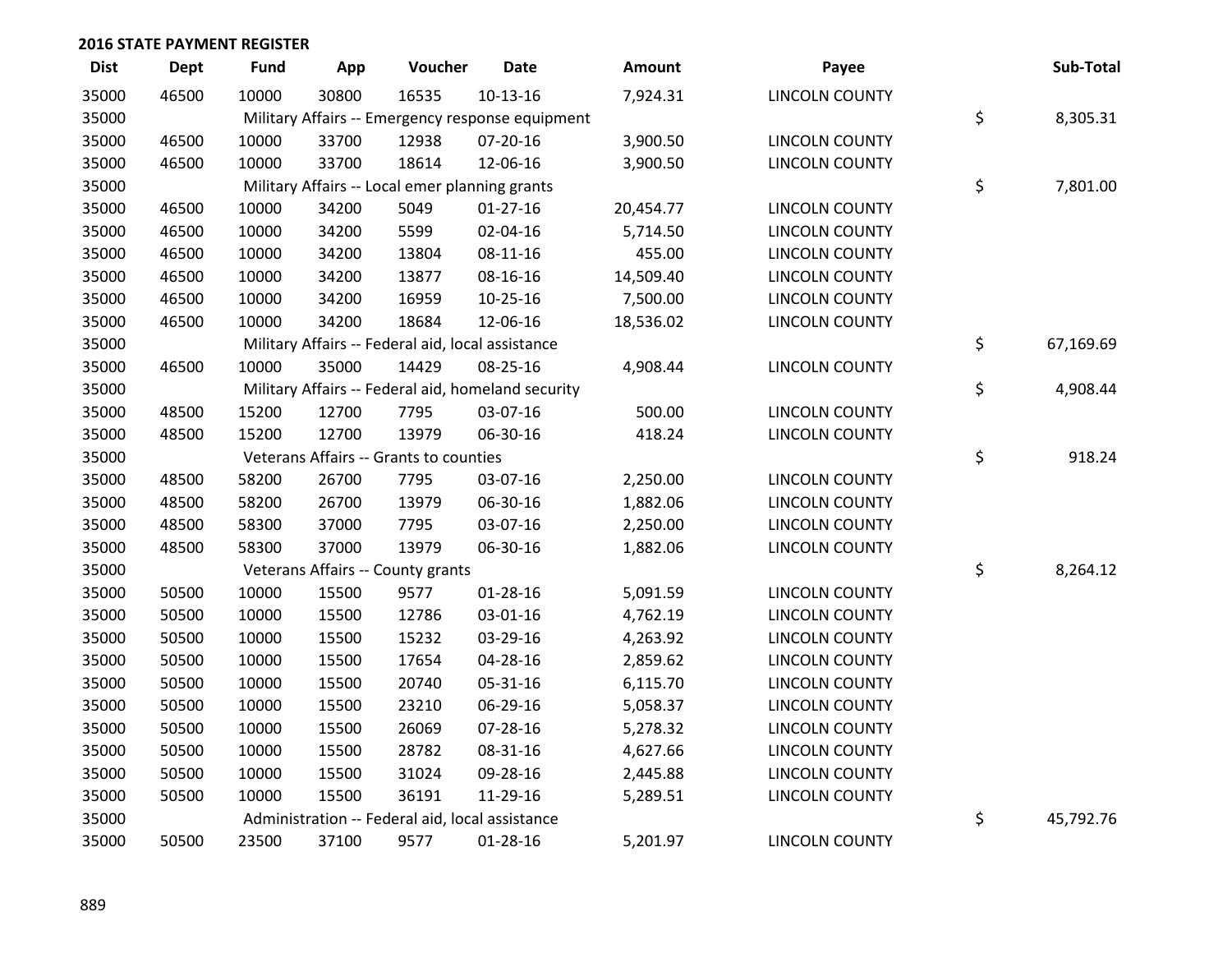| <b>Dist</b> | <b>Dept</b> | <b>Fund</b> | App                                  | Voucher                                  | <b>Date</b>                                         | <b>Amount</b> | Payee                 | Sub-Total          |
|-------------|-------------|-------------|--------------------------------------|------------------------------------------|-----------------------------------------------------|---------------|-----------------------|--------------------|
| 35000       | 50500       | 23500       | 37100                                | 12786                                    | 03-01-16                                            | 4,673.74      | <b>LINCOLN COUNTY</b> |                    |
| 35000       | 50500       | 23500       | 37100                                | 15232                                    | 03-29-16                                            | 4,499.30      | <b>LINCOLN COUNTY</b> |                    |
| 35000       | 50500       | 23500       | 37100                                | 17654                                    | 04-28-16                                            | 480.01        | <b>LINCOLN COUNTY</b> |                    |
| 35000       | 50500       | 23500       | 37100                                | 20740                                    | 05-31-16                                            | 634.69        | <b>LINCOLN COUNTY</b> |                    |
| 35000       | 50500       | 23500       | 37100                                | 28782                                    | 08-31-16                                            | 213.04        | <b>LINCOLN COUNTY</b> |                    |
| 35000       | 50500       | 23500       | 37100                                | 31024                                    | 09-28-16                                            | 2,527.21      | <b>LINCOLN COUNTY</b> |                    |
| 35000       | 50500       | 23500       | 37100                                | 33854                                    | 10-28-16                                            | 6,434.42      | <b>LINCOLN COUNTY</b> |                    |
| 35000       | 50500       | 23500       | 37100                                | 36191                                    | 11-29-16                                            | 4,661.55      | <b>LINCOLN COUNTY</b> |                    |
| 35000       |             |             |                                      |                                          | Administration -- Low-income assistance grants      |               |                       | \$<br>29,325.93    |
| 35000       | 50500       | 26900       | 16600                                | 13227                                    | 03-23-16                                            | 1,000.00      | <b>LINCOLN COUNTY</b> |                    |
| 35000       | 50500       | 26900       | 16600                                | 13433                                    | 03-24-16                                            | 56,216.00     | <b>LINCOLN COUNTY</b> |                    |
| 35000       | 50500       | 26900       | 16600                                | 18439                                    | $05-10-16$                                          | 25,000.00     | <b>LINCOLN COUNTY</b> |                    |
| 35000       |             |             | Administration -- Land               |                                          |                                                     |               |                       | \$<br>82,216.00    |
| 35000       | 83500       | 10000       | 10500                                | 6185                                     | 07-25-16                                            | 153,670.66    | <b>LINCOLN COUNTY</b> |                    |
| 35000       | 83500       | 10000       | 10500                                | 13707                                    | $11 - 21 - 16$                                      | 756,152.84    | <b>LINCOLN COUNTY</b> |                    |
| 35000       |             |             |                                      | Revenue -- County and Municipal Aid      |                                                     |               |                       | \$<br>909,823.50   |
| 35000       | 83500       | 10000       | 10900                                | 7227                                     | $07 - 25 - 16$                                      | 29,965.00     | LINCOLN COUNTY        |                    |
| 35000       |             |             |                                      | Revenue -- State Aid, Tax Exempt Proprty |                                                     |               |                       | \$<br>29,965.00    |
| 35000       | 83500       | 10000       | 11000                                | 13707                                    | $11 - 21 - 16$                                      | 110,296.00    | <b>LINCOLN COUNTY</b> |                    |
| 35000       |             |             |                                      | Revenue -- Public Utility Distribution   |                                                     |               |                       | \$<br>110,296.00   |
| 35000       | 83500       | 10000       | 30200                                | 5042                                     | $07 - 25 - 16$                                      | 702,050.06    | <b>LINCOLN COUNTY</b> |                    |
| 35000       | 83500       | 10000       | 30200                                | 5186                                     | $07 - 25 - 16$                                      | 2,990,023.21  | <b>LINCOLN COUNTY</b> |                    |
| 35000       |             |             |                                      | Revenue -- School Lvy Tx/First Dollar Cr |                                                     |               |                       | \$<br>3,692,073.27 |
| 35000       | 83500       | 52100       | 36300                                | 3445                                     | 03-29-16                                            | 599,083.61    | <b>LINCOLN COUNTY</b> |                    |
| 35000       |             |             |                                      | Revenue -- Lottery & Gaming Credit       |                                                     |               |                       | \$<br>599,083.61   |
| 35000       |             |             | <b>District Total Appropriations</b> |                                          |                                                     |               |                       | \$<br>7,797,701.64 |
| 35002       | 16500       | 10000       | 22500                                | 4164                                     | 06-27-16                                            | 1,164.85      | <b>TOWN OF BIRCH</b>  |                    |
| 35002       |             |             |                                      |                                          | Safety & Prof Services -- Fire dues distribution    |               |                       | \$<br>1,164.85     |
| 35002       | 37000       | 10000       | 50300                                | 29134                                    | $02 - 12 - 16$                                      | 4,212.65      | <b>TOWN OF BIRCH</b>  |                    |
| 35002       | 37000       | 10000       | 50300                                | 29135                                    | $02 - 12 - 16$                                      | 871.25        | <b>TOWN OF BIRCH</b>  |                    |
| 35002       | 37000       | 10000       | 50300                                | 46313                                    | $04 - 21 - 16$                                      | 100.00        | <b>TOWN OF BIRCH</b>  |                    |
| 35002       |             |             |                                      |                                          | Natural Resources -- Aids in lieu of taxes - gener  |               |                       | \$<br>5,183.90     |
| 35002       | 37000       | 21200       | 16600                                | 63529                                    | 06-20-16                                            | 1,578.09      | <b>TOWN OF BIRCH</b>  |                    |
| 35002       |             |             |                                      |                                          | Natural Resources -- Gen program ops-state funds-FR |               |                       | \$<br>1,578.09     |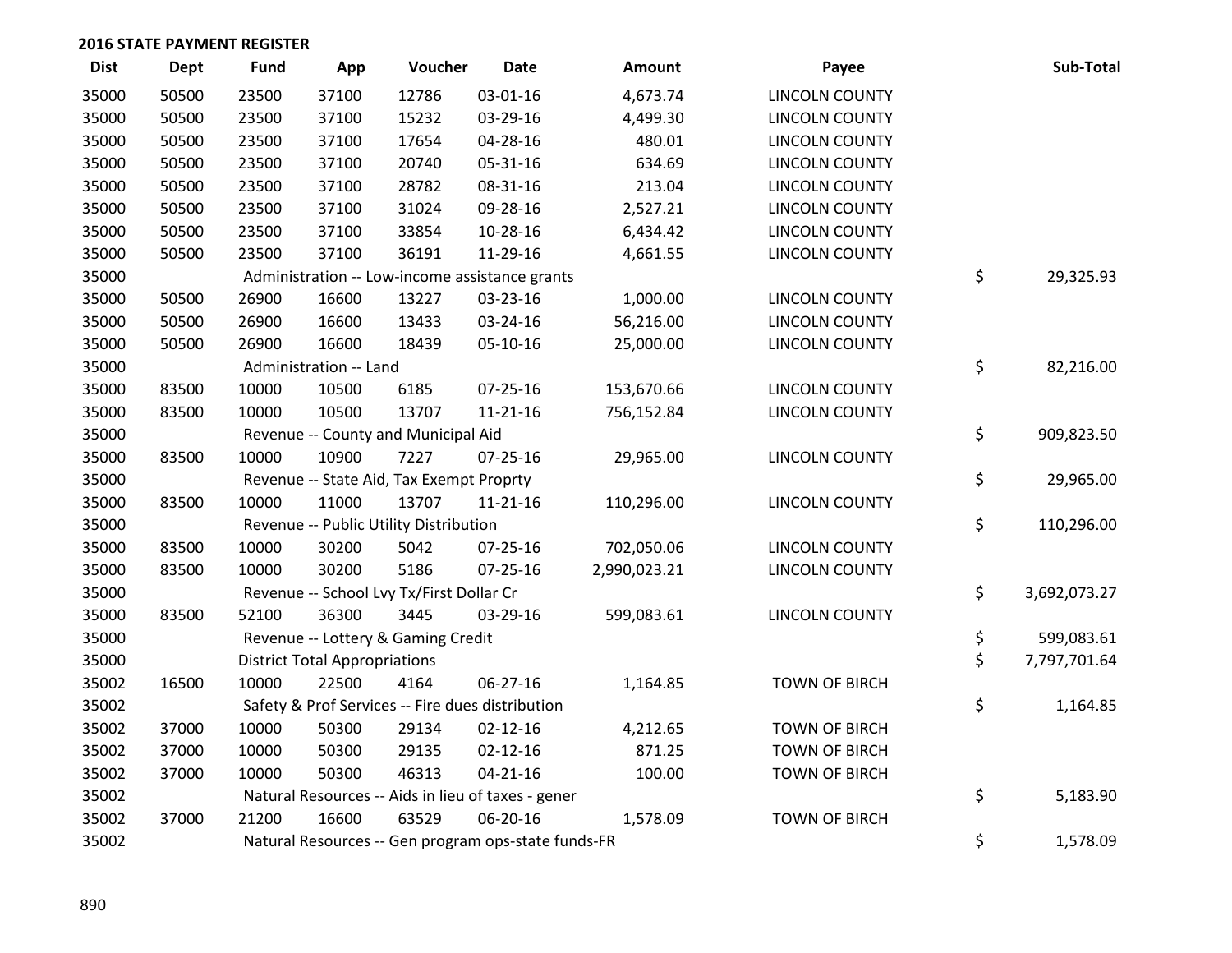| <b>Dist</b> | <b>Dept</b> | <b>Fund</b> | App                                  | Voucher                                  | <b>Date</b>                                         | <b>Amount</b> | Payee                  | Sub-Total        |
|-------------|-------------|-------------|--------------------------------------|------------------------------------------|-----------------------------------------------------|---------------|------------------------|------------------|
| 35002       | 37000       | 21200       | 57100                                | 63529                                    | 06-20-16                                            | 2,919.19      | <b>TOWN OF BIRCH</b>   |                  |
| 35002       |             |             |                                      |                                          | Natural Resources -- ResAids - cnty forst, cl & mfl |               |                        | \$<br>2,919.19   |
| 35002       | 37000       | 21200       | 57900                                | 46314                                    | $04 - 21 - 16$                                      | 188.70        | <b>TOWN OF BIRCH</b>   |                  |
| 35002       |             |             |                                      |                                          | Natural Resources -- Aids in lieu of taxes - sum s  |               |                        | \$<br>188.70     |
| 35002       | 37000       | 21200       | 58900                                | 102375                                   | 11-18-16                                            | 35.12         | <b>TOWN OF BIRCH</b>   |                  |
| 35002       |             |             |                                      |                                          | Natural Resources -- Resource aids - distribution o |               |                        | \$<br>35.12      |
| 35002       | 37000       | 27400       | 67000                                | 55720                                    | 05-27-16                                            | 910.53        | <b>TOWN OF BIRCH</b>   |                  |
| 35002       |             |             |                                      |                                          | Natural Resources -- Fin asst for responsible units |               |                        | \$<br>910.53     |
| 35002       | 37000       | 27400       | 67300                                | 55720                                    | 05-27-16                                            | 181.23        | <b>TOWN OF BIRCH</b>   |                  |
| 35002       |             |             |                                      |                                          | Natural Resources -- Recycling consolidation grants |               |                        | \$<br>181.23     |
| 35002       | 39500       | 21100       | 19100                                | 1038                                     | 07-05-16                                            | 15,770.05     | <b>TOWN OF BIRCH</b>   |                  |
| 35002       | 39500       | 21100       | 19100                                | 30110                                    | 10-03-16                                            | 15,770.05     | <b>TOWN OF BIRCH</b>   |                  |
| 35002       | 39500       | 21100       | 19100                                | 76857                                    | $01 - 04 - 16$                                      | 15,770.05     | <b>TOWN OF BIRCH</b>   |                  |
| 35002       | 39500       | 21100       | 19100                                | 84857                                    | 04-04-16                                            | 15,770.05     | <b>TOWN OF BIRCH</b>   |                  |
| 35002       |             |             |                                      | Transportation -- Trns Aids To Mnc.-Sf   |                                                     |               |                        | \$<br>63,080.20  |
| 35002       | 83500       | 10000       | 10500                                | 6167                                     | 07-25-16                                            | 4,971.71      | <b>TOWN OF BIRCH</b>   |                  |
| 35002       | 83500       | 10000       | 10500                                | 13689                                    | 11-21-16                                            | 27,655.37     | <b>TOWN OF BIRCH</b>   |                  |
| 35002       |             |             |                                      | Revenue -- County and Municipal Aid      |                                                     |               |                        | \$<br>32,627.08  |
| 35002       | 83500       | 10000       | 10900                                | 8067                                     | $07 - 25 - 16$                                      | 2.00          | <b>TOWN OF BIRCH</b>   |                  |
| 35002       |             |             |                                      | Revenue -- State Aid, Tax Exempt Proprty |                                                     |               |                        | \$<br>2.00       |
| 35002       | 83500       | 10000       | 11000                                | 13689                                    | $11 - 21 - 16$                                      | 43.44         | <b>TOWN OF BIRCH</b>   |                  |
| 35002       |             |             |                                      | Revenue -- Public Utility Distribution   |                                                     |               |                        | \$<br>43.44      |
| 35002       |             |             | <b>District Total Appropriations</b> |                                          |                                                     |               |                        | \$<br>107,914.33 |
| 35004       | 16500       | 10000       | 22500                                | 4165                                     | 06-27-16                                            | 13,613.23     | <b>TOWN OF BRADLEY</b> |                  |
| 35004       |             |             |                                      |                                          | Safety & Prof Services -- Fire dues distribution    |               |                        | \$<br>13,613.23  |
| 35004       | 37000       | 10000       | 50300                                | 30477                                    | $02 - 17 - 16$                                      | 7,655.38      | TOWN OF BRADLEY        |                  |
| 35004       |             |             |                                      |                                          | Natural Resources -- Aids in lieu of taxes - gener  |               |                        | \$<br>7,655.38   |
| 35004       | 37000       | 21200       | 16600                                | 63530                                    | 06-20-16                                            | 1,502.49      | <b>TOWN OF BRADLEY</b> |                  |
| 35004       |             |             |                                      |                                          | Natural Resources -- Gen program ops-state funds-FR |               |                        | \$<br>1,502.49   |
| 35004       | 37000       | 21200       | 57100                                | 63530                                    | 06-20-16                                            | 1,735.23      | <b>TOWN OF BRADLEY</b> |                  |
| 35004       |             |             |                                      |                                          | Natural Resources -- ResAids - cnty forst, cl & mfl |               |                        | \$<br>1,735.23   |
| 35004       | 37000       | 21200       | 58900                                | 102376                                   | 11-18-16                                            | 1,014.72      | <b>TOWN OF BRADLEY</b> |                  |
| 35004       | 37000       | 21200       | 58900                                | 102377                                   | $11 - 18 - 16$                                      | 2,760.07      | <b>TOWN OF BRADLEY</b> |                  |
| 35004       |             |             |                                      |                                          | Natural Resources -- Resource aids - distribution o |               |                        | \$<br>3,774.79   |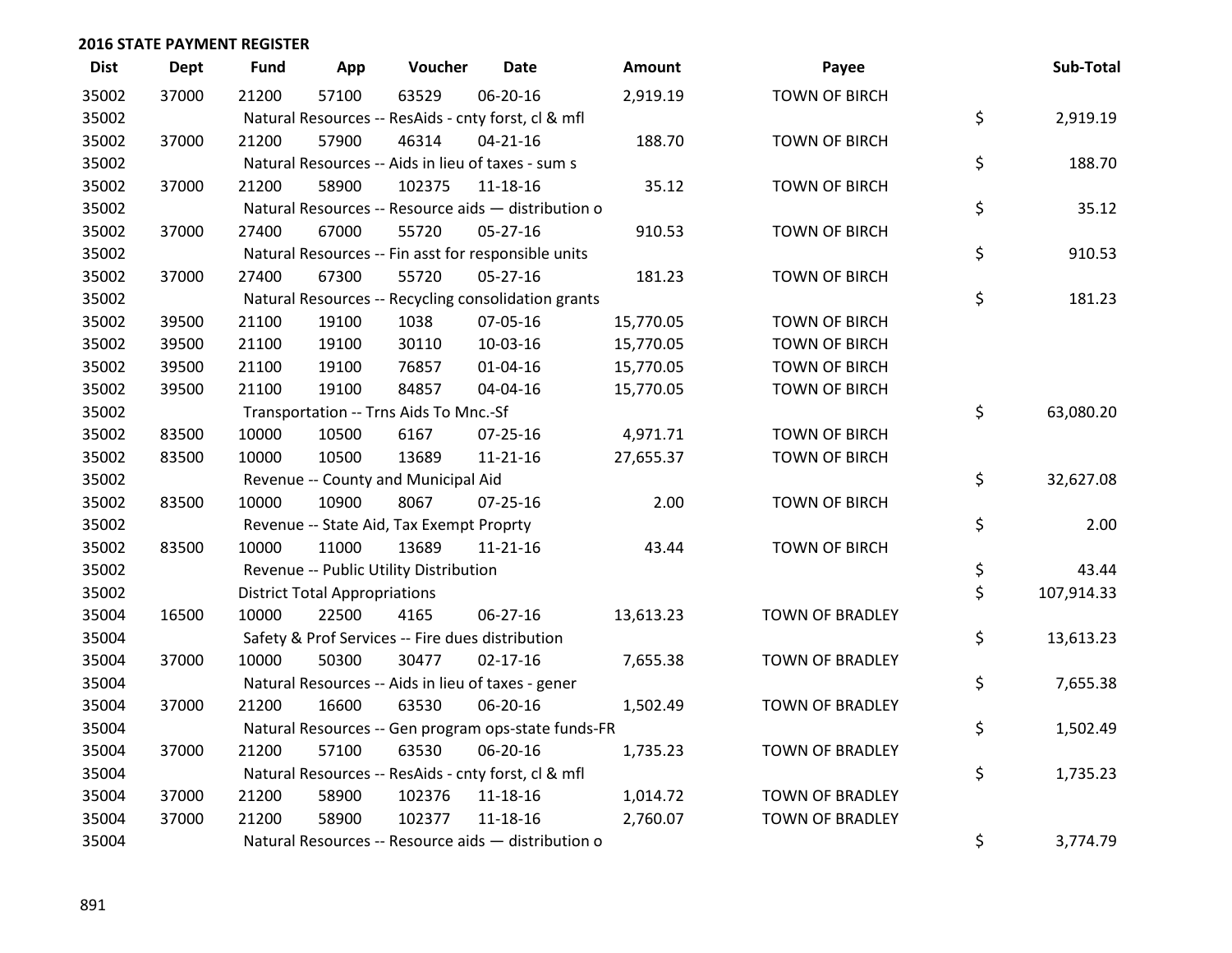| <b>Dist</b> | <b>Dept</b> | <b>Fund</b> | App                                  | Voucher                                  | <b>Date</b>                                         | Amount    | Payee                  | Sub-Total        |
|-------------|-------------|-------------|--------------------------------------|------------------------------------------|-----------------------------------------------------|-----------|------------------------|------------------|
| 35004       | 37000       | 27400       | 67000                                | 55878                                    | $05-27-16$                                          | 5,963.54  | <b>TOWN OF BRADLEY</b> |                  |
| 35004       |             |             |                                      |                                          | Natural Resources -- Fin asst for responsible units |           |                        | \$<br>5,963.54   |
| 35004       | 39500       | 21100       | 19100                                | 1039                                     | 07-05-16                                            | 43,340.86 | TOWN OF BRADLEY        |                  |
| 35004       | 39500       | 21100       | 19100                                | 30111                                    | 10-03-16                                            | 43,340.88 | TOWN OF BRADLEY        |                  |
| 35004       | 39500       | 21100       | 19100                                | 76858                                    | $01 - 04 - 16$                                      | 43,340.86 | <b>TOWN OF BRADLEY</b> |                  |
| 35004       | 39500       | 21100       | 19100                                | 84858                                    | 04-04-16                                            | 43,340.86 | TOWN OF BRADLEY        |                  |
| 35004       |             |             |                                      | Transportation -- Trns Aids To Mnc.-Sf   |                                                     |           |                        | \$<br>173,363.46 |
| 35004       | 83500       | 10000       | 10500                                | 6168                                     | $07 - 25 - 16$                                      | 6,966.11  | <b>TOWN OF BRADLEY</b> |                  |
| 35004       | 83500       | 10000       | 10500                                | 13690                                    | 11-21-16                                            | 33,814.72 | TOWN OF BRADLEY        |                  |
| 35004       |             |             |                                      | Revenue -- County and Municipal Aid      |                                                     |           |                        | \$<br>40,780.83  |
| 35004       | 83500       | 10000       | 10900                                | 8068                                     | $07 - 25 - 16$                                      | 156.00    | <b>TOWN OF BRADLEY</b> |                  |
| 35004       |             |             |                                      | Revenue -- State Aid, Tax Exempt Proprty |                                                     |           |                        | \$<br>156.00     |
| 35004       | 83500       | 10000       | 11000                                | 13690                                    | 11-21-16                                            | 10,028.75 | <b>TOWN OF BRADLEY</b> |                  |
| 35004       |             |             |                                      | Revenue -- Public Utility Distribution   |                                                     |           |                        | \$<br>10,028.75  |
| 35004       | 83500       | 52100       | 36300                                | 3152                                     | 03-29-16                                            | 1,506.44  | <b>TOWN OF BRADLEY</b> |                  |
| 35004       |             |             |                                      | Revenue -- Lottery & Gaming Credit       |                                                     |           |                        | \$<br>1,506.44   |
| 35004       |             |             | <b>District Total Appropriations</b> |                                          |                                                     |           |                        | \$<br>260,080.14 |
| 35006       | 16500       | 10000       | 22500                                | 4166                                     | 06-27-16                                            | 1,997.56  | TOWN OF CORNING        |                  |
| 35006       |             |             |                                      |                                          | Safety & Prof Services -- Fire dues distribution    |           |                        | \$<br>1,997.56   |
| 35006       | 37000       | 10000       | 50300                                | 30534                                    | $02 - 17 - 16$                                      | 13,649.53 | <b>TOWN OF CORNING</b> |                  |
| 35006       | 37000       | 10000       | 50300                                | 30535                                    | $02 - 17 - 16$                                      | 35,733.00 | <b>TOWN OF CORNING</b> |                  |
| 35006       | 37000       | 10000       | 50300                                | 30536                                    | $02 - 17 - 16$                                      | 5,462.57  | <b>TOWN OF CORNING</b> |                  |
| 35006       | 37000       | 10000       | 50300                                | 45543                                    | $04 - 21 - 16$                                      | 153.91    | TOWN OF CORNING        |                  |
| 35006       |             |             |                                      |                                          | Natural Resources -- Aids in lieu of taxes - gener  |           |                        | \$<br>54,999.01  |
| 35006       | 37000       | 21200       | 16600                                | 63531                                    | 06-20-16                                            | 8,358.99  | <b>TOWN OF CORNING</b> |                  |
| 35006       |             |             |                                      |                                          | Natural Resources -- Gen program ops-state funds-FR |           |                        | \$<br>8,358.99   |
| 35006       | 37000       | 21200       | 57100                                | 63531                                    | 06-20-16                                            | 11,400.69 | TOWN OF CORNING        |                  |
| 35006       |             |             |                                      |                                          | Natural Resources -- ResAids - cnty forst, cl & mfl |           |                        | \$<br>11,400.69  |
| 35006       | 37000       | 21200       | 57900                                | 45542                                    | $04 - 21 - 16$                                      | 1,408.00  | TOWN OF CORNING        |                  |
| 35006       |             |             |                                      |                                          | Natural Resources -- Aids in lieu of taxes - sum s  |           |                        | \$<br>1,408.00   |
| 35006       | 37000       | 21200       | 58900                                | 102378                                   | 11-18-16                                            | 13,056.02 | <b>TOWN OF CORNING</b> |                  |
| 35006       | 37000       | 21200       | 58900                                | 102379                                   | 11-18-16                                            | 4,292.82  | TOWN OF CORNING        |                  |
| 35006       |             |             |                                      |                                          | Natural Resources -- Resource aids - distribution o |           |                        | \$<br>17,348.84  |
| 35006       | 37000       | 27400       | 67000                                | 56374                                    | 05-27-16                                            | 1,561.58  | <b>TOWN OF CORNING</b> |                  |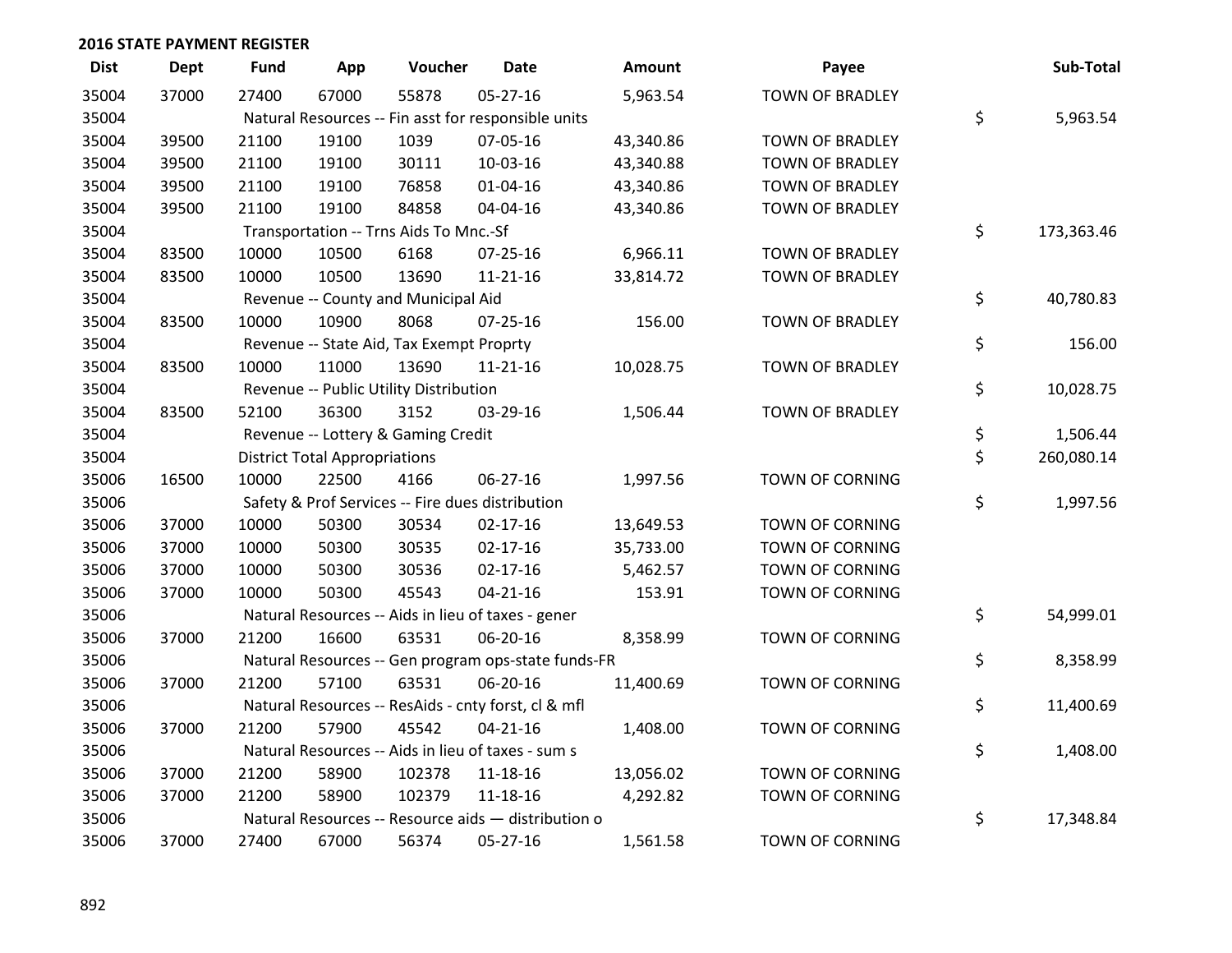| <b>Dist</b> | <b>Dept</b> | <b>Fund</b> | App                                  | Voucher                                  | Date                                                | Amount    | Payee                  | Sub-Total        |
|-------------|-------------|-------------|--------------------------------------|------------------------------------------|-----------------------------------------------------|-----------|------------------------|------------------|
| 35006       |             |             |                                      |                                          | Natural Resources -- Fin asst for responsible units |           |                        | \$<br>1,561.58   |
| 35006       | 39500       | 21100       | 19100                                | 1040                                     | 07-05-16                                            | 53,415.01 | TOWN OF CORNING        |                  |
| 35006       | 39500       | 21100       | 19100                                | 30112                                    | 10-03-16                                            | 53,415.03 | TOWN OF CORNING        |                  |
| 35006       | 39500       | 21100       | 19100                                | 76859                                    | $01 - 04 - 16$                                      | 53,415.01 | TOWN OF CORNING        |                  |
| 35006       | 39500       | 21100       | 19100                                | 84859                                    | 04-04-16                                            | 53,415.01 | <b>TOWN OF CORNING</b> |                  |
| 35006       |             |             |                                      | Transportation -- Trns Aids To Mnc.-Sf   |                                                     |           |                        | \$<br>213,660.06 |
| 35006       | 83500       | 10000       | 10500                                | 6169                                     | $07 - 25 - 16$                                      | 4,460.83  | TOWN OF CORNING        |                  |
| 35006       | 83500       | 10000       | 10500                                | 13691                                    | $11 - 21 - 16$                                      | 25,278.06 | TOWN OF CORNING        |                  |
| 35006       |             |             |                                      | Revenue -- County and Municipal Aid      |                                                     |           |                        | \$<br>29,738.89  |
| 35006       | 83500       | 10000       | 10900                                | 8069                                     | $07 - 25 - 16$                                      | 7.00      | TOWN OF CORNING        |                  |
| 35006       |             |             |                                      | Revenue -- State Aid, Tax Exempt Proprty |                                                     |           |                        | \$<br>7.00       |
| 35006       |             |             | <b>District Total Appropriations</b> |                                          |                                                     |           |                        | \$<br>340,480.62 |
| 35008       | 16500       | 10000       | 22500                                | 4167                                     | 06-27-16                                            | 1,309.61  | HARDING, TOWN OF       |                  |
| 35008       |             |             |                                      |                                          | Safety & Prof Services -- Fire dues distribution    |           |                        | \$<br>1,309.61   |
| 35008       | 37000       | 10000       | 50300                                | 30667                                    | $02 - 17 - 16$                                      | 39,675.92 | HARDING, TOWN OF       |                  |
| 35008       |             |             |                                      |                                          | Natural Resources -- Aids in lieu of taxes - gener  |           |                        | \$<br>39,675.92  |
| 35008       | 37000       | 21200       | 16600                                | 63532                                    | 06-20-16                                            | 4,729.71  | HARDING, TOWN OF       |                  |
| 35008       |             |             |                                      |                                          | Natural Resources -- Gen program ops-state funds-FR |           |                        | \$<br>4,729.71   |
| 35008       | 37000       | 21200       | 57100                                | 63532                                    | 06-20-16                                            | 8,368.93  | HARDING, TOWN OF       |                  |
| 35008       |             |             |                                      |                                          | Natural Resources -- ResAids - cnty forst, cl & mfl |           |                        | \$<br>8,368.93   |
| 35008       | 37000       | 21200       | 58900                                | 102380                                   | 11-18-16                                            | 1,949.63  | HARDING, TOWN OF       |                  |
| 35008       | 37000       | 21200       | 58900                                | 102381                                   | 11-18-16                                            | 334.58    | HARDING, TOWN OF       |                  |
| 35008       |             |             |                                      |                                          | Natural Resources -- Resource aids - distribution o |           |                        | \$<br>2,284.21   |
| 35008       | 37000       | 27400       | 67000                                | 56397                                    | $05 - 27 - 16$                                      | 874.25    | HARDING, TOWN OF       |                  |
| 35008       |             |             |                                      |                                          | Natural Resources -- Fin asst for responsible units |           |                        | \$<br>874.25     |
| 35008       | 39500       | 21100       | 19100                                | 1041                                     | 07-05-16                                            | 18,623.41 | HARDING, TOWN OF       |                  |
| 35008       | 39500       | 21100       | 19100                                | 30113                                    | 10-03-16                                            | 18,623.43 | HARDING, TOWN OF       |                  |
| 35008       | 39500       | 21100       | 19100                                | 76860                                    | $01 - 04 - 16$                                      | 18,623.41 | <b>TOWN OF HARDING</b> |                  |
| 35008       | 39500       | 21100       | 19100                                | 84860                                    | 04-04-16                                            | 18,623.41 | <b>TOWN OF HARDING</b> |                  |
| 35008       |             |             |                                      | Transportation -- Trns Aids To Mnc.-Sf   |                                                     |           |                        | \$<br>74,493.66  |
| 35008       | 83500       | 10000       | 10500                                | 6170                                     | 07-25-16                                            | 1,221.69  | HARDING, TOWN OF       |                  |
| 35008       | 83500       | 10000       | 10500                                | 13692                                    | $11 - 21 - 16$                                      | 6,922.92  | HARDING, TOWN OF       |                  |
| 35008       |             |             |                                      | Revenue -- County and Municipal Aid      |                                                     |           |                        | \$<br>8,144.61   |
| 35008       | 83500       | 10000       | 10900                                | 8070                                     | 07-25-16                                            | 1.00      | HARDING, TOWN OF       |                  |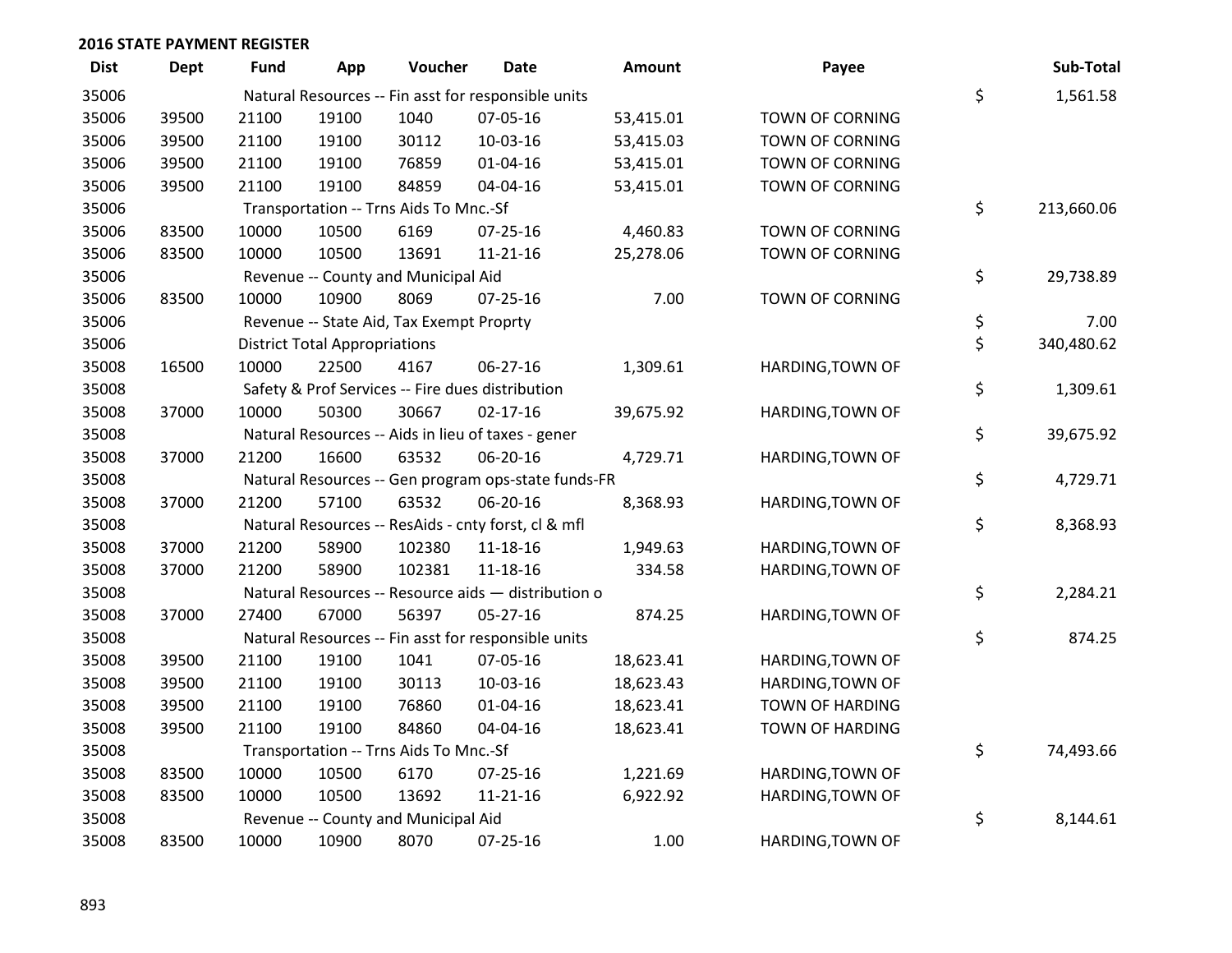| <b>Dist</b> | <b>Dept</b> | <b>Fund</b> | App                                  | Voucher                                  | Date                                                | Amount    | Payee                   | Sub-Total        |
|-------------|-------------|-------------|--------------------------------------|------------------------------------------|-----------------------------------------------------|-----------|-------------------------|------------------|
| 35008       |             |             |                                      | Revenue -- State Aid, Tax Exempt Proprty |                                                     |           |                         | \$<br>1.00       |
| 35008       |             |             | <b>District Total Appropriations</b> |                                          |                                                     |           |                         | \$<br>139,881.90 |
| 35010       | 16500       | 10000       | 22500                                | 4168                                     | 09-02-16                                            | 4,551.48  | <b>TOWN OF HARRISON</b> |                  |
| 35010       |             |             |                                      |                                          | Safety & Prof Services -- Fire dues distribution    |           |                         | \$<br>4,551.48   |
| 35010       | 37000       | 10000       | 50300                                | 28924                                    | $02 - 12 - 16$                                      | 836.39    | <b>TOWN OF HARRISON</b> |                  |
| 35010       | 37000       | 10000       | 50300                                | 45738                                    | $04 - 21 - 16$                                      | 36.80     | <b>TOWN OF HARRISON</b> |                  |
| 35010       |             |             |                                      |                                          | Natural Resources -- Aids in lieu of taxes - gener  |           |                         | \$<br>873.19     |
| 35010       | 37000       | 21200       | 16600                                | 63533                                    | 06-20-16                                            | 1,608.99  | <b>TOWN OF HARRISON</b> |                  |
| 35010       |             |             |                                      |                                          | Natural Resources -- Gen program ops-state funds-FR |           |                         | \$<br>1,608.99   |
| 35010       | 37000       | 21200       | 57100                                | 63533                                    | 06-20-16                                            | 8,288.86  | <b>TOWN OF HARRISON</b> |                  |
| 35010       |             |             |                                      |                                          | Natural Resources -- ResAids - cnty forst, cl & mfl |           |                         | \$<br>8,288.86   |
| 35010       | 37000       | 21200       | 57900                                | 45736                                    | $04 - 21 - 16$                                      | 38.88     | <b>TOWN OF HARRISON</b> |                  |
| 35010       | 37000       | 21200       | 57900                                | 45737                                    | $04 - 21 - 16$                                      | 4.09      | <b>TOWN OF HARRISON</b> |                  |
| 35010       |             |             |                                      |                                          | Natural Resources -- Aids in lieu of taxes - sum s  |           |                         | \$<br>42.97      |
| 35010       | 37000       | 21200       | 58900                                | 102382                                   | $11 - 18 - 16$                                      | 4,064.35  | <b>TOWN OF HARRISON</b> |                  |
| 35010       |             |             |                                      |                                          | Natural Resources -- Resource aids - distribution o |           |                         | \$<br>4,064.35   |
| 35010       | 39500       | 21100       | 19100                                | 1042                                     | 07-05-16                                            | 31,956.52 | <b>TOWN OF HARRISON</b> |                  |
| 35010       | 39500       | 21100       | 19100                                | 30114                                    | 10-03-16                                            | 31,956.54 | <b>TOWN OF HARRISON</b> |                  |
| 35010       | 39500       | 21100       | 19100                                | 76861                                    | $01 - 04 - 16$                                      | 31,956.52 | <b>TOWN OF HARRISON</b> |                  |
| 35010       | 39500       | 21100       | 19100                                | 84861                                    | 04-04-16                                            | 31,956.52 | <b>TOWN OF HARRISON</b> |                  |
| 35010       |             |             |                                      | Transportation -- Trns Aids To Mnc.-Sf   |                                                     |           |                         | \$<br>127,826.10 |
| 35010       | 83500       | 10000       | 10500                                | 6171                                     | $07 - 25 - 16$                                      | 2,607.93  | <b>TOWN OF HARRISON</b> |                  |
| 35010       | 83500       | 10000       | 10500                                | 13693                                    | $11 - 21 - 16$                                      | 14,778.24 | TOWN OF HARRISON        |                  |
| 35010       |             |             |                                      | Revenue -- County and Municipal Aid      |                                                     |           |                         | \$<br>17,386.17  |
| 35010       | 83500       | 10000       | 10900                                | 8071                                     | $07 - 25 - 16$                                      | 2.00      | <b>TOWN OF HARRISON</b> |                  |
| 35010       |             |             |                                      | Revenue -- State Aid, Tax Exempt Proprty |                                                     |           |                         | \$<br>2.00       |
| 35010       |             |             | <b>District Total Appropriations</b> |                                          |                                                     |           |                         | \$<br>164,644.11 |
| 35012       | 16500       | 10000       | 22500                                | 4169                                     | 06-27-16                                            | 5,043.09  | <b>TOWN OF KING</b>     |                  |
| 35012       |             |             |                                      |                                          | Safety & Prof Services -- Fire dues distribution    |           |                         | \$<br>5,043.09   |
| 35012       | 37000       | 10000       | 50300                                | 30597                                    | $02 - 17 - 16$                                      | 1,858.86  | <b>TOWN OF KING</b>     |                  |
| 35012       | 37000       | 10000       | 50300                                | 30598                                    | $02 - 17 - 16$                                      | 37,579.27 | <b>TOWN OF KING</b>     |                  |
| 35012       |             |             |                                      |                                          | Natural Resources -- Aids in lieu of taxes - gener  |           |                         | \$<br>39,438.13  |
| 35012       | 37000       | 21200       | 16600                                | 63534                                    | 06-20-16                                            | 1,265.54  | <b>TOWN OF KING</b>     |                  |
| 35012       |             |             |                                      |                                          | Natural Resources -- Gen program ops-state funds-FR |           |                         | \$<br>1,265.54   |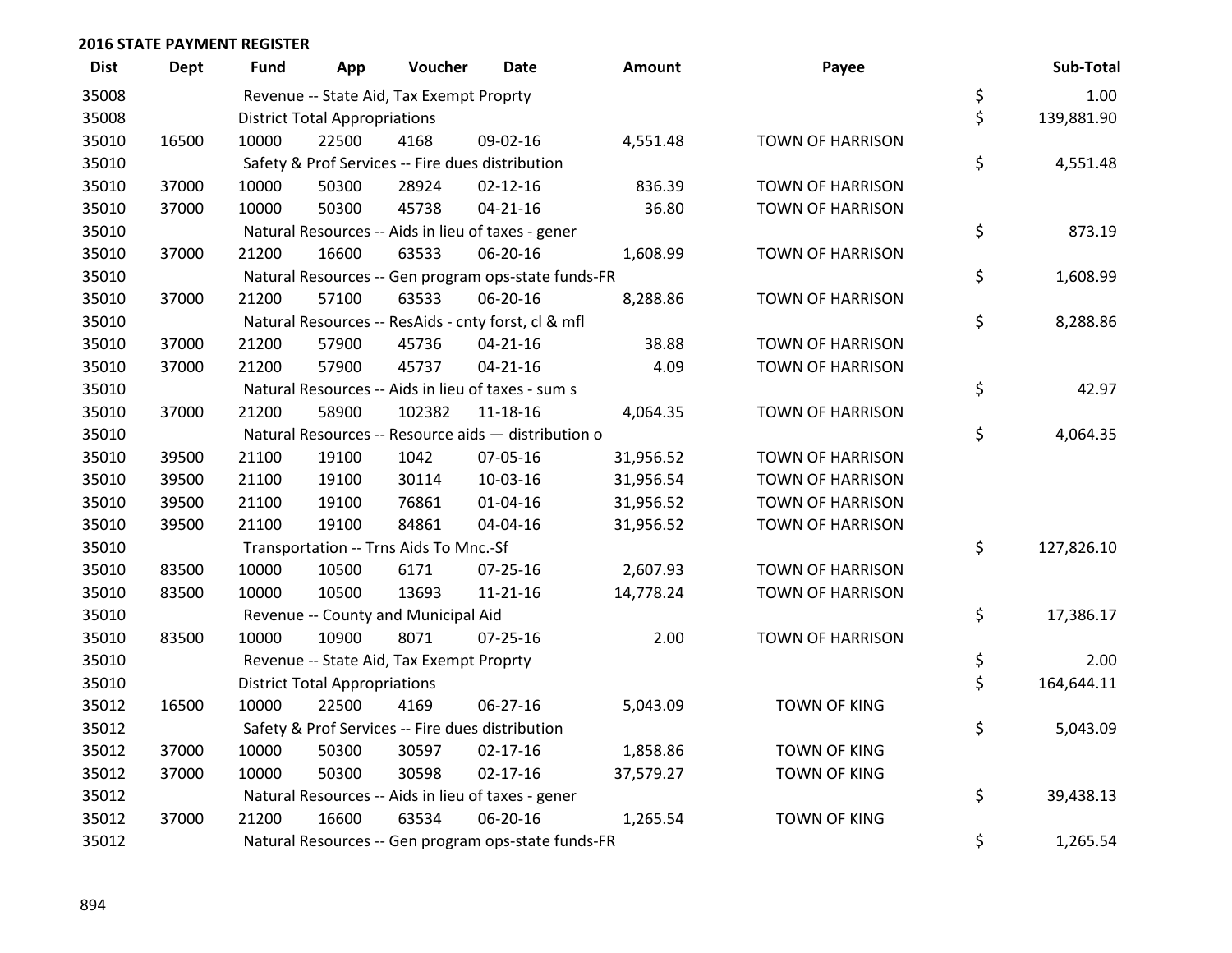| <b>Dist</b> | <b>Dept</b> | <b>Fund</b> | App                                  | Voucher                                        | <b>Date</b>                                         | <b>Amount</b> | Payee                  | Sub-Total        |
|-------------|-------------|-------------|--------------------------------------|------------------------------------------------|-----------------------------------------------------|---------------|------------------------|------------------|
| 35012       | 37000       | 21200       | 57100                                | 63534                                          | 06-20-16                                            | 1,564.84      | <b>TOWN OF KING</b>    |                  |
| 35012       |             |             |                                      |                                                | Natural Resources -- ResAids - cnty forst, cl & mfl |               |                        | \$<br>1,564.84   |
| 35012       | 37000       | 21200       | 57900                                | 45771                                          | $04 - 21 - 16$                                      | 406.66        | <b>TOWN OF KING</b>    |                  |
| 35012       |             |             |                                      |                                                | Natural Resources -- Aids in lieu of taxes - sum s  |               |                        | \$<br>406.66     |
| 35012       | 37000       | 21200       | 58900                                | 102383                                         | 11-18-16                                            | 2,444.97      | <b>TOWN OF KING</b>    |                  |
| 35012       | 37000       | 21200       | 58900                                | 102384                                         | 11-18-16                                            | 3,196.49      | <b>TOWN OF KING</b>    |                  |
| 35012       |             |             |                                      |                                                | Natural Resources -- Resource aids - distribution o |               |                        | \$<br>5,641.46   |
| 35012       | 37000       | 27400       | 67000                                | 56416                                          | 05-27-16                                            | 1,859.38      | TOWN OF KING           |                  |
| 35012       |             |             |                                      |                                                | Natural Resources -- Fin asst for responsible units |               |                        | \$<br>1,859.38   |
| 35012       | 39500       | 21100       | 19100                                | 1043                                           | 07-05-16                                            | 18,893.16     | <b>TOWN OF KING</b>    |                  |
| 35012       | 39500       | 21100       | 19100                                | 30115                                          | 10-03-16                                            | 18,893.16     | <b>TOWN OF KING</b>    |                  |
| 35012       | 39500       | 21100       | 19100                                | 76862                                          | $01 - 04 - 16$                                      | 18,893.16     | <b>TOWN OF KING</b>    |                  |
| 35012       | 39500       | 21100       | 19100                                | 84862                                          | 04-04-16                                            | 18,893.16     | <b>TOWN OF KING</b>    |                  |
| 35012       |             |             |                                      | Transportation -- Trns Aids To Mnc.-Sf         |                                                     |               |                        | \$<br>75,572.64  |
| 35012       | 46500       | 27200       | 36500                                | 15703                                          | 09-23-16                                            | 4,247.25      | <b>TOWN OF KING</b>    |                  |
| 35012       |             |             |                                      | Military Affairs -- Major disaster assist; PIF |                                                     |               |                        | \$<br>4,247.25   |
| 35012       | 83500       | 10000       | 10500                                | 6172                                           | 07-25-16                                            | 1,583.06      | <b>TOWN OF KING</b>    |                  |
| 35012       | 83500       | 10000       | 10500                                | 13694                                          | 11-21-16                                            | 8,067.67      | <b>TOWN OF KING</b>    |                  |
| 35012       |             |             |                                      | Revenue -- County and Municipal Aid            |                                                     |               |                        | \$<br>9,650.73   |
| 35012       | 83500       | 10000       | 10900                                | 8072                                           | $07 - 25 - 16$                                      | 3.00          | <b>TOWN OF KING</b>    |                  |
| 35012       |             |             |                                      | Revenue -- State Aid, Tax Exempt Proprty       |                                                     |               |                        | \$<br>3.00       |
| 35012       | 83500       | 10000       | 11000                                | 13694                                          | 11-21-16                                            | 796.05        | <b>TOWN OF KING</b>    |                  |
| 35012       |             |             |                                      | Revenue -- Public Utility Distribution         |                                                     |               |                        | \$<br>796.05     |
| 35012       | 83500       | 10000       | 50100                                | 2575                                           | $01-29-16$                                          | 134.68        | <b>TOWN OF KING</b>    |                  |
| 35012       |             |             |                                      | Revenue -- Payments for municipal svcs         |                                                     |               |                        | \$<br>134.68     |
| 35012       |             |             | <b>District Total Appropriations</b> |                                                |                                                     |               |                        | \$<br>145,623.45 |
| 35014       | 16500       | 10000       | 22500                                | 4170                                           | 06-27-16                                            | 7,557.05      | <b>TOWN OF MERRILL</b> |                  |
| 35014       |             |             |                                      |                                                | Safety & Prof Services -- Fire dues distribution    |               |                        | \$<br>7,557.05   |
| 35014       | 37000       | 10000       | 50300                                | 30789                                          | $02 - 17 - 16$                                      | 5,650.50      | TOWN OF MERRILL        |                  |
| 35014       | 37000       | 10000       | 50300                                | 30790                                          | $02 - 17 - 16$                                      | 8,305.25      | <b>TOWN OF MERRILL</b> |                  |
| 35014       | 37000       | 10000       | 50300                                | 46534                                          | $04 - 21 - 16$                                      | 132.99        | <b>TOWN OF MERRILL</b> |                  |
| 35014       | 37000       | 10000       | 50300                                | 46535                                          | $04 - 21 - 16$                                      | 155.96        | TOWN OF MERRILL        |                  |
| 35014       |             |             |                                      |                                                | Natural Resources -- Aids in lieu of taxes - gener  |               |                        | \$<br>14,244.70  |
| 35014       | 37000       | 21200       | 16600                                | 63535                                          | 06-20-16                                            | 2,600.01      | <b>TOWN OF MERRILL</b> |                  |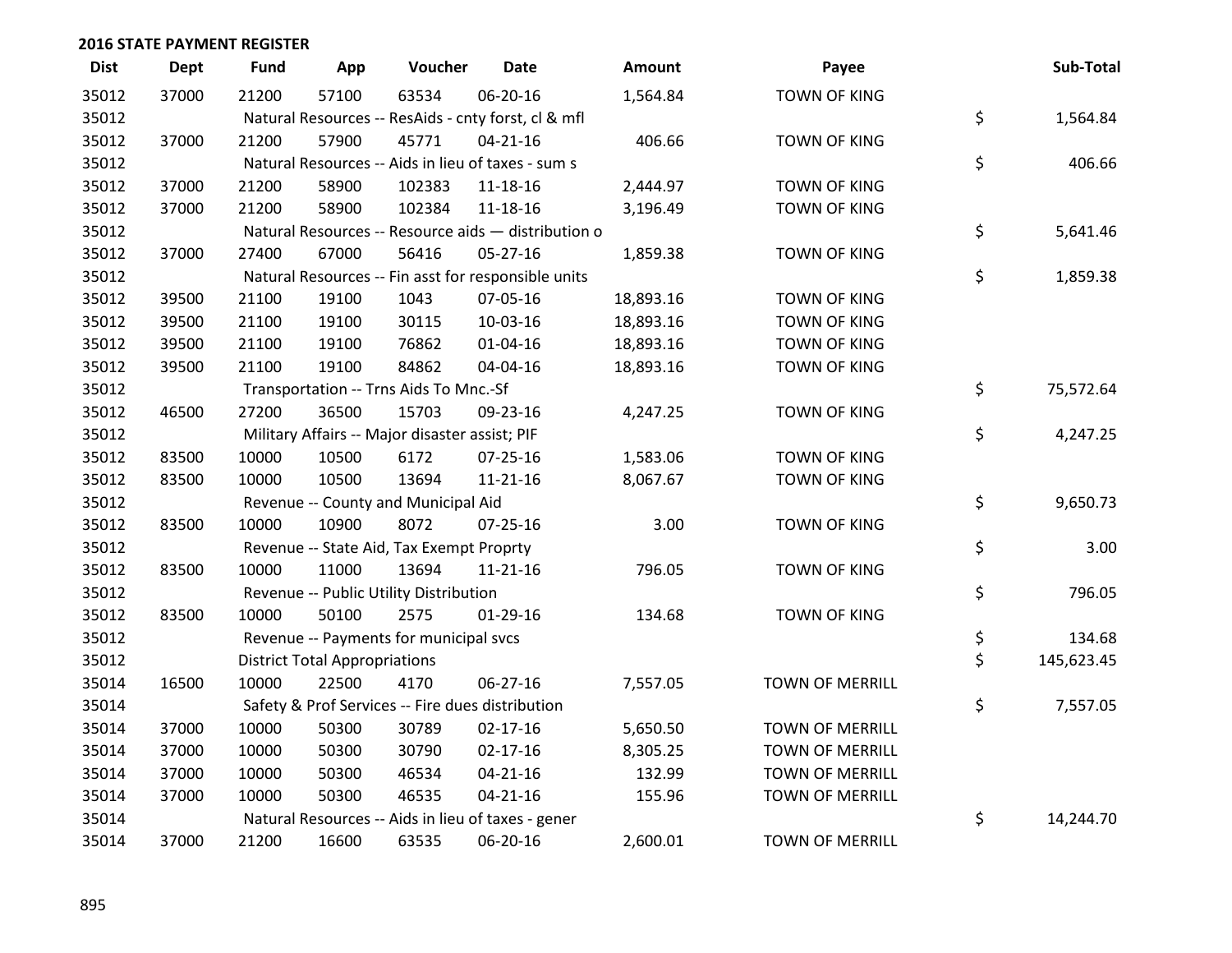| <b>Dist</b> | <b>Dept</b> | <b>Fund</b> | App                                  | Voucher                                             | <b>Date</b>    | <b>Amount</b> | Payee                  | Sub-Total        |
|-------------|-------------|-------------|--------------------------------------|-----------------------------------------------------|----------------|---------------|------------------------|------------------|
| 35014       |             |             |                                      | Natural Resources -- Gen program ops-state funds-FR |                |               |                        | \$<br>2,600.01   |
| 35014       | 37000       | 21200       | 57100                                | 63535                                               | 06-20-16       | 1,829.62      | TOWN OF MERRILL        |                  |
| 35014       |             |             |                                      | Natural Resources -- ResAids - cnty forst, cl & mfl |                |               |                        | \$<br>1,829.62   |
| 35014       | 37000       | 21200       | 57900                                | 46536                                               | $04 - 21 - 16$ | 140.80        | <b>TOWN OF MERRILL</b> |                  |
| 35014       | 37000       | 21200       | 57900                                | 46537                                               | $04 - 21 - 16$ | 239.16        | <b>TOWN OF MERRILL</b> |                  |
| 35014       |             |             |                                      | Natural Resources -- Aids in lieu of taxes - sum s  |                |               |                        | \$<br>379.96     |
| 35014       | 37000       | 21200       | 58900                                | 102385                                              | 11-18-16       | 1,434.34      | <b>TOWN OF MERRILL</b> |                  |
| 35014       |             |             |                                      | Natural Resources -- Resource aids - distribution o |                |               |                        | \$<br>1,434.34   |
| 35014       | 37000       | 27400       | 67000                                | 56010                                               | $05 - 27 - 16$ | 3,904.32      | TOWN OF MERRILL        |                  |
| 35014       |             |             |                                      | Natural Resources -- Fin asst for responsible units |                |               |                        | \$<br>3,904.32   |
| 35014       | 39500       | 21100       | 19100                                | 1044                                                | 07-05-16       | 36,575.22     | <b>TOWN OF MERRILL</b> |                  |
| 35014       | 39500       | 21100       | 19100                                | 30116                                               | 10-03-16       | 36,575.22     | <b>TOWN OF MERRILL</b> |                  |
| 35014       | 39500       | 21100       | 19100                                | 76863                                               | $01 - 04 - 16$ | 36,575.22     | <b>TOWN OF MERRILL</b> |                  |
| 35014       | 39500       | 21100       | 19100                                | 84863                                               | 04-04-16       | 36,575.22     | TOWN OF MERRILL        |                  |
| 35014       |             |             |                                      | Transportation -- Trns Aids To Mnc.-Sf              |                |               |                        | \$<br>146,300.88 |
| 35014       | 83500       | 10000       | 10500                                | 6173                                                | 07-25-16       | 11,958.66     | <b>TOWN OF MERRILL</b> |                  |
| 35014       | 83500       | 10000       | 10500                                | 13695                                               | $11 - 21 - 16$ | 65,738.72     | <b>TOWN OF MERRILL</b> |                  |
| 35014       |             |             |                                      | Revenue -- County and Municipal Aid                 |                |               |                        | \$<br>77,697.38  |
| 35014       | 83500       | 10000       | 10900                                | 8073                                                | 07-25-16       | 385.00        | TOWN OF MERRILL        |                  |
| 35014       |             |             |                                      | Revenue -- State Aid, Tax Exempt Proprty            |                |               |                        | \$<br>385.00     |
| 35014       | 83500       | 10000       | 11000                                | 13695                                               | $11 - 21 - 16$ | 2,015.17      | <b>TOWN OF MERRILL</b> |                  |
| 35014       |             |             |                                      | Revenue -- Public Utility Distribution              |                |               |                        | \$<br>2,015.17   |
| 35014       | 83500       | 10000       | 50100                                | 2576                                                | $01-29-16$     | 245.70        | <b>TOWN OF MERRILL</b> |                  |
| 35014       |             |             |                                      | Revenue -- Payments for municipal svcs              |                |               |                        | \$<br>245.70     |
| 35014       | 83500       | 52100       | 36300                                | 3153                                                | 03-29-16       | 6,716.40      | TOWN OF MERRILL        |                  |
| 35014       |             |             |                                      | Revenue -- Lottery & Gaming Credit                  |                |               |                        | \$<br>6,716.40   |
| 35014       |             |             | <b>District Total Appropriations</b> |                                                     |                |               |                        | \$<br>265,310.53 |
| 35016       | 16500       | 10000       | 22500                                | 4171                                                | 06-27-16       | 5,376.43      | TOWN OF PINE RIVER     |                  |
| 35016       |             |             |                                      | Safety & Prof Services -- Fire dues distribution    |                |               |                        | \$<br>5,376.43   |
| 35016       | 37000       | 10000       | 50300                                | 30807                                               | $02 - 17 - 16$ | 80.20         | TOWN OF PINE RIVER     |                  |
| 35016       |             |             |                                      | Natural Resources -- Aids in lieu of taxes - gener  |                |               |                        | \$<br>80.20      |
| 35016       | 37000       | 21200       | 16600                                | 63536                                               | 06-20-16       | 3,322.07      | TOWN OF PINE RIVER     |                  |
| 35016       |             |             |                                      | Natural Resources -- Gen program ops-state funds-FR |                |               |                        | \$<br>3,322.07   |
| 35016       | 37000       | 21200       | 57100                                | 63536                                               | 06-20-16       | 1,864.14      | TOWN OF PINE RIVER     |                  |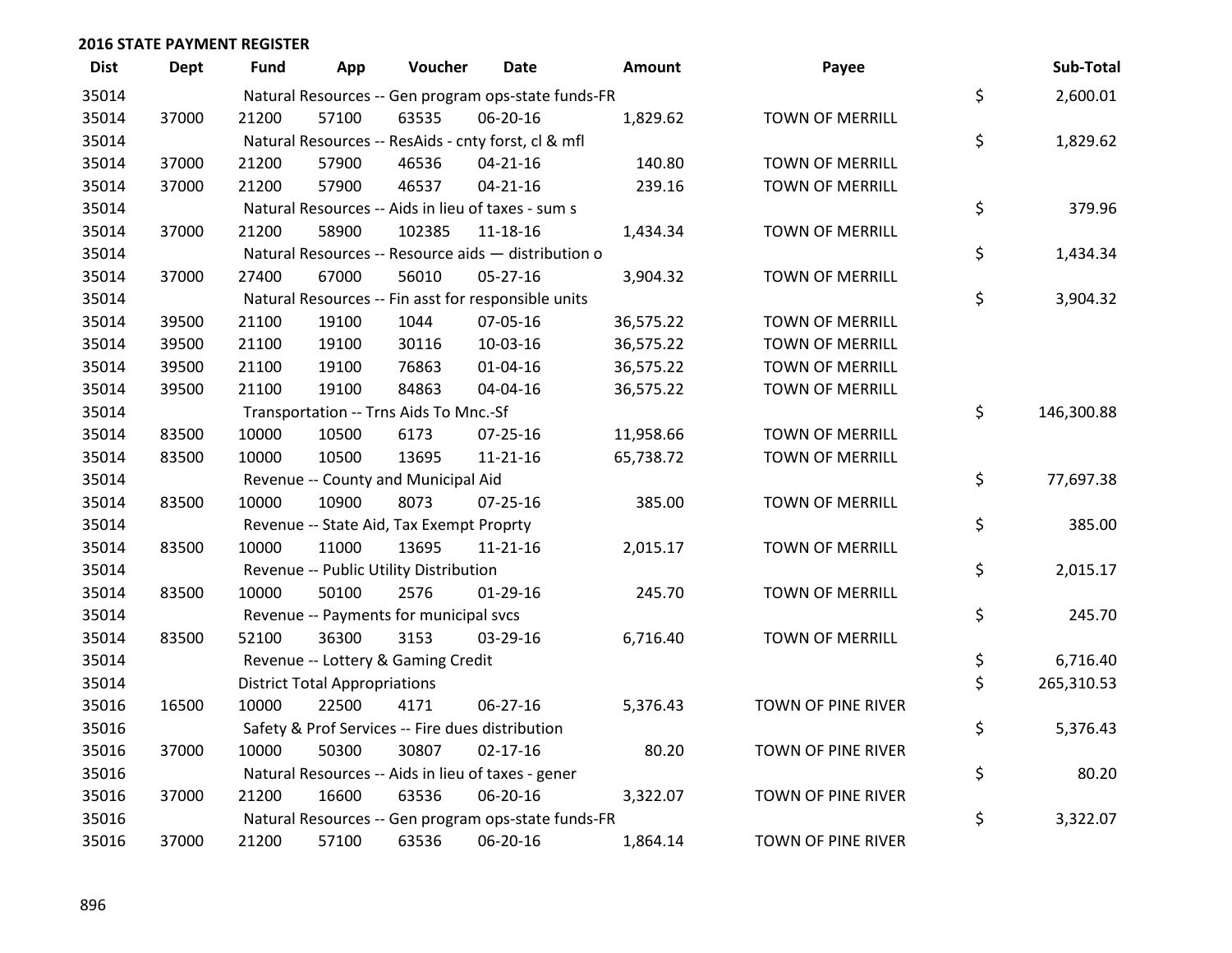| <b>Dist</b> | <b>Dept</b> | <b>Fund</b> | App                                  | Voucher                                  | <b>Date</b>                                         | Amount    | Payee              | Sub-Total        |
|-------------|-------------|-------------|--------------------------------------|------------------------------------------|-----------------------------------------------------|-----------|--------------------|------------------|
| 35016       |             |             |                                      |                                          | Natural Resources -- ResAids - cnty forst, cl & mfl |           |                    | \$<br>1,864.14   |
| 35016       | 37000       | 21200       | 58900                                | 102386                                   | 11-18-16                                            | 2,698.98  | TOWN OF PINE RIVER |                  |
| 35016       |             |             |                                      |                                          | Natural Resources -- Resource aids - distribution o |           |                    | \$<br>2,698.98   |
| 35016       | 37000       | 27400       | 67000                                | 56146                                    | 05-27-16                                            | 2,509.22  | TOWN OF PINE RIVER |                  |
| 35016       |             |             |                                      |                                          | Natural Resources -- Fin asst for responsible units |           |                    | \$<br>2,509.22   |
| 35016       | 39500       | 21100       | 19100                                | 1045                                     | 07-05-16                                            | 35,705.43 | TOWN OF PINE RIVER |                  |
| 35016       | 39500       | 21100       | 19100                                | 30117                                    | 10-03-16                                            | 35,705.43 | TOWN OF PINE RIVER |                  |
| 35016       | 39500       | 21100       | 19100                                | 76864                                    | $01 - 04 - 16$                                      | 35,705.43 | TOWN OF PINE RIVER |                  |
| 35016       | 39500       | 21100       | 19100                                | 84864                                    | 04-04-16                                            | 35,705.43 | TOWN OF PINE RIVER |                  |
| 35016       |             |             |                                      | Transportation -- Trns Aids To Mnc.-Sf   |                                                     |           |                    | \$<br>142,821.72 |
| 35016       | 83500       | 10000       | 10500                                | 6174                                     | $07 - 25 - 16$                                      | 12,071.89 | TOWN OF PINE RIVER |                  |
| 35016       | 83500       | 10000       | 10500                                | 13696                                    | $11 - 21 - 16$                                      | 63,694.32 | TOWN OF PINE RIVER |                  |
| 35016       |             |             |                                      | Revenue -- County and Municipal Aid      |                                                     |           |                    | \$<br>75,766.21  |
| 35016       | 83500       | 10000       | 10900                                | 8074                                     | $07 - 25 - 16$                                      | 62.00     | TOWN OF PINE RIVER |                  |
| 35016       |             |             |                                      | Revenue -- State Aid, Tax Exempt Proprty |                                                     |           |                    | \$<br>62.00      |
| 35016       | 83500       | 10000       | 11000                                | 13696                                    | $11 - 21 - 16$                                      | 4,721.16  | TOWN OF PINE RIVER |                  |
| 35016       |             |             |                                      | Revenue -- Public Utility Distribution   |                                                     |           |                    | \$<br>4,721.16   |
| 35016       | 83500       | 52100       | 36300                                | 3154                                     | 03-29-16                                            | 1,902.89  | TOWN OF PINE RIVER |                  |
| 35016       |             |             |                                      | Revenue -- Lottery & Gaming Credit       |                                                     |           |                    | \$<br>1,902.89   |
| 35016       |             |             | <b>District Total Appropriations</b> |                                          |                                                     |           |                    | \$<br>241,125.02 |
| 35018       | 16500       | 10000       | 22500                                | 4172                                     | 06-27-16                                            | 2,407.26  | TOWN OF ROCK FALLS |                  |
| 35018       |             |             |                                      |                                          | Safety & Prof Services -- Fire dues distribution    |           |                    | \$<br>2,407.26   |
| 35018       | 37000       | 10000       | 50300                                | 29227                                    | $02 - 12 - 16$                                      | 1,872.14  | TOWN OF ROCK FALLS |                  |
| 35018       | 37000       | 10000       | 50300                                | 29228                                    | $02 - 12 - 16$                                      | 3,951.81  | TOWN OF ROCK FALLS |                  |
| 35018       | 37000       | 10000       | 50300                                | 29229                                    | $02 - 12 - 16$                                      | 62,535.22 | TOWN OF ROCK FALLS |                  |
| 35018       |             |             |                                      |                                          | Natural Resources -- Aids in lieu of taxes - gener  |           |                    | \$<br>68,359.17  |
| 35018       | 37000       | 21200       | 16600                                | 63537                                    | 06-20-16                                            | 3,291.99  | TOWN OF ROCK FALLS |                  |
| 35018       |             |             |                                      |                                          | Natural Resources -- Gen program ops-state funds-FR |           |                    | \$<br>3,291.99   |
| 35018       | 37000       | 21200       | 57100                                | 63537                                    | 06-20-16                                            | 2,276.68  | TOWN OF ROCK FALLS |                  |
| 35018       |             |             |                                      |                                          | Natural Resources -- ResAids - cnty forst, cl & mfl |           |                    | \$<br>2,276.68   |
| 35018       | 37000       | 21200       | 58900                                | 102387                                   | 11-18-16                                            | 479.60    | TOWN OF ROCK FALLS |                  |
| 35018       | 37000       | 21200       | 58900                                | 102388                                   | $11 - 18 - 16$                                      | 2,364.19  | TOWN OF ROCK FALLS |                  |
| 35018       |             |             |                                      |                                          | Natural Resources -- Resource aids - distribution o |           |                    | \$<br>2,843.79   |
| 35018       | 37000       | 27400       | 67000                                | 55723                                    | 05-27-16                                            | 1,040.50  | TOWN OF ROCK FALLS |                  |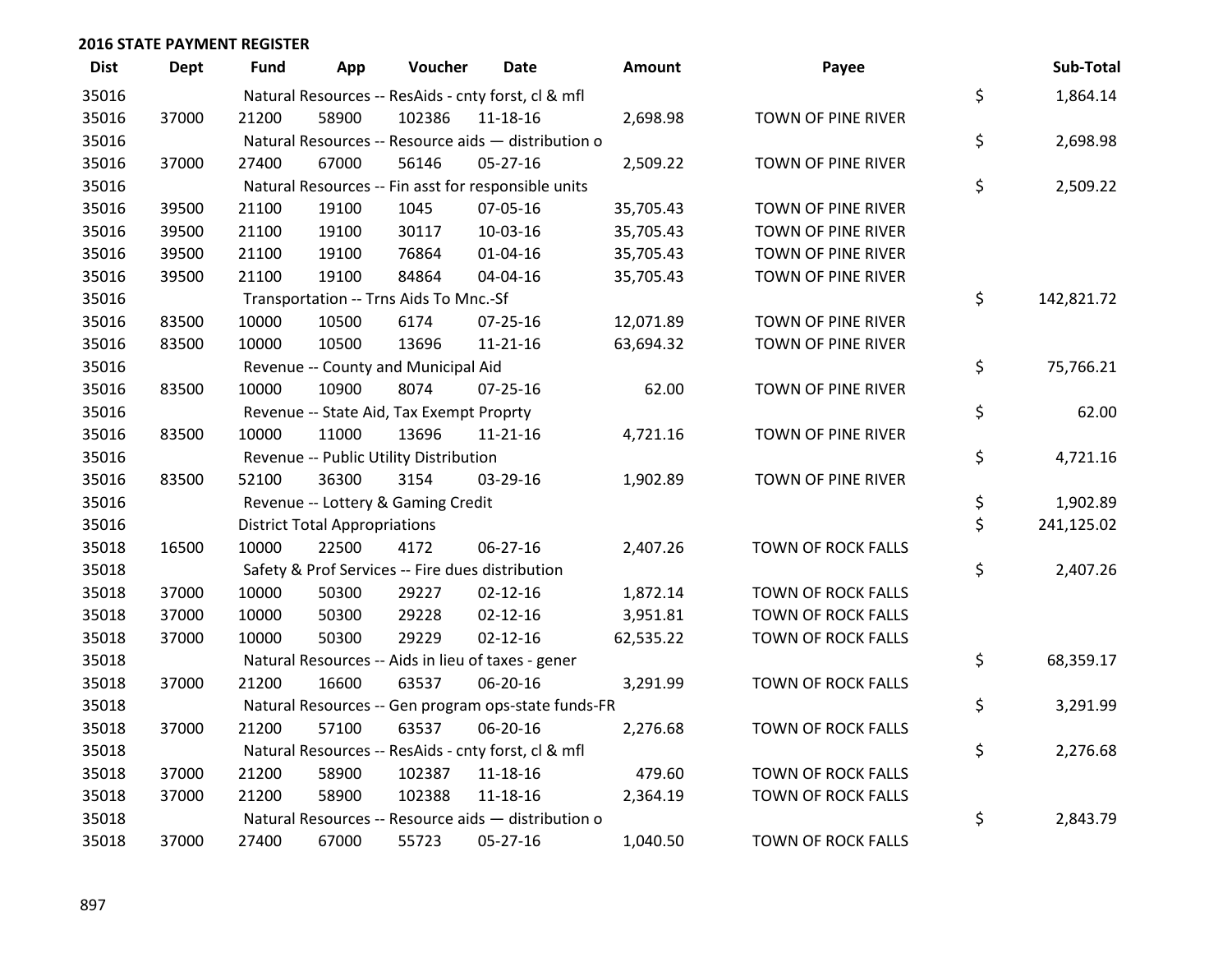| <b>Dist</b> | <b>Dept</b> | <b>Fund</b> | App                                  | Voucher                                  | <b>Date</b>                                         | <b>Amount</b> | Payee                  | Sub-Total        |
|-------------|-------------|-------------|--------------------------------------|------------------------------------------|-----------------------------------------------------|---------------|------------------------|------------------|
| 35018       |             |             |                                      |                                          | Natural Resources -- Fin asst for responsible units |               |                        | \$<br>1,040.50   |
| 35018       | 39500       | 21100       | 19100                                | 1046                                     | 07-05-16                                            | 20,632.74     | TOWN OF ROCK FALLS     |                  |
| 35018       | 39500       | 21100       | 19100                                | 30118                                    | 10-03-16                                            | 20,632.74     | TOWN OF ROCK FALLS     |                  |
| 35018       | 39500       | 21100       | 19100                                | 76865                                    | $01 - 04 - 16$                                      | 20,632.74     | TOWN OF ROCK FALLS     |                  |
| 35018       | 39500       | 21100       | 19100                                | 84865                                    | 04-04-16                                            | 20,632.74     | TOWN OF ROCK FALLS     |                  |
| 35018       |             |             |                                      | Transportation -- Trns Aids To Mnc.-Sf   |                                                     |               |                        | \$<br>82,530.96  |
| 35018       | 83500       | 10000       | 10500                                | 6175                                     | $07 - 25 - 16$                                      | 1,881.47      | TOWN OF ROCK FALLS     |                  |
| 35018       | 83500       | 10000       | 10500                                | 13697                                    | $11 - 21 - 16$                                      | 5,793.58      | TOWN OF ROCK FALLS     |                  |
| 35018       |             |             |                                      | Revenue -- County and Municipal Aid      |                                                     |               |                        | \$<br>7,675.05   |
| 35018       | 83500       | 10000       | 10900                                | 8075                                     | $07 - 25 - 16$                                      | 3.00          | TOWN OF ROCK FALLS     |                  |
| 35018       |             |             |                                      | Revenue -- State Aid, Tax Exempt Proprty |                                                     |               |                        | \$<br>3.00       |
| 35018       | 83500       | 10000       | 11000                                | 13697                                    | $11 - 21 - 16$                                      | 31,992.11     | TOWN OF ROCK FALLS     |                  |
| 35018       |             |             |                                      | Revenue -- Public Utility Distribution   |                                                     |               |                        | \$<br>31,992.11  |
| 35018       |             |             | <b>District Total Appropriations</b> |                                          |                                                     |               |                        | \$<br>202,420.51 |
| 35020       | 16500       | 10000       | 22500                                | 4173                                     | 06-27-16                                            | 1,519.38      | <b>TOWN OF RUSSELL</b> |                  |
| 35020       |             |             |                                      |                                          | Safety & Prof Services -- Fire dues distribution    |               |                        | \$<br>1,519.38   |
| 35020       | 37000       | 10000       | 50300                                | 30525                                    | $02 - 17 - 16$                                      | 12,674.84     | <b>TOWN OF RUSSELL</b> |                  |
| 35020       | 37000       | 10000       | 50300                                | 45521                                    | $04 - 21 - 16$                                      | 440.77        | TOWN OF RUSSELL        |                  |
| 35020       |             |             |                                      |                                          | Natural Resources -- Aids in lieu of taxes - gener  |               |                        | \$<br>13,115.61  |
| 35020       | 37000       | 21200       | 16600                                | 63538                                    | 06-20-16                                            | 2,135.25      | TOWN OF RUSSELL        |                  |
| 35020       |             |             |                                      |                                          | Natural Resources -- Gen program ops-state funds-FR |               |                        | \$<br>2,135.25   |
| 35020       | 37000       | 21200       | 57100                                | 63538                                    | 06-20-16                                            | 1,968.63      | TOWN OF RUSSELL        |                  |
| 35020       |             |             |                                      |                                          | Natural Resources -- ResAids - cnty forst, cl & mfl |               |                        | \$<br>1,968.63   |
| 35020       | 37000       | 21200       | 57900                                | 45522                                    | $04 - 21 - 16$                                      | 106.59        | TOWN OF RUSSELL        |                  |
| 35020       |             |             |                                      |                                          | Natural Resources -- Aids in lieu of taxes - sum s  |               |                        | \$<br>106.59     |
| 35020       | 37000       | 27400       | 67000                                | 56308                                    | $05 - 27 - 16$                                      | 1,217.05      | TOWN OF RUSSELL        |                  |
| 35020       |             |             |                                      |                                          | Natural Resources -- Fin asst for responsible units |               |                        | \$<br>1,217.05   |
| 35020       | 39500       | 21100       | 19100                                | 1047                                     | 07-05-16                                            | 22,553.98     | TOWN OF RUSSELL        |                  |
| 35020       | 39500       | 21100       | 19100                                | 30119                                    | 10-03-16                                            | 22,554.00     | <b>TOWN OF RUSSELL</b> |                  |
| 35020       | 39500       | 21100       | 19100                                | 76866                                    | $01 - 04 - 16$                                      | 22,553.98     | <b>TOWN OF RUSSELL</b> |                  |
| 35020       | 39500       | 21100       | 19100                                | 84866                                    | 04-04-16                                            | 22,553.98     | TOWN OF RUSSELL        |                  |
| 35020       |             |             |                                      | Transportation -- Trns Aids To Mnc.-Sf   |                                                     |               |                        | \$<br>90,215.94  |
| 35020       | 83500       | 10000       | 10500                                | 6176                                     | $07 - 25 - 16$                                      | 6,914.03      | TOWN OF RUSSELL        |                  |
| 35020       | 83500       | 10000       | 10500                                | 13698                                    | $11 - 21 - 16$                                      | 39,179.53     | <b>TOWN OF RUSSELL</b> |                  |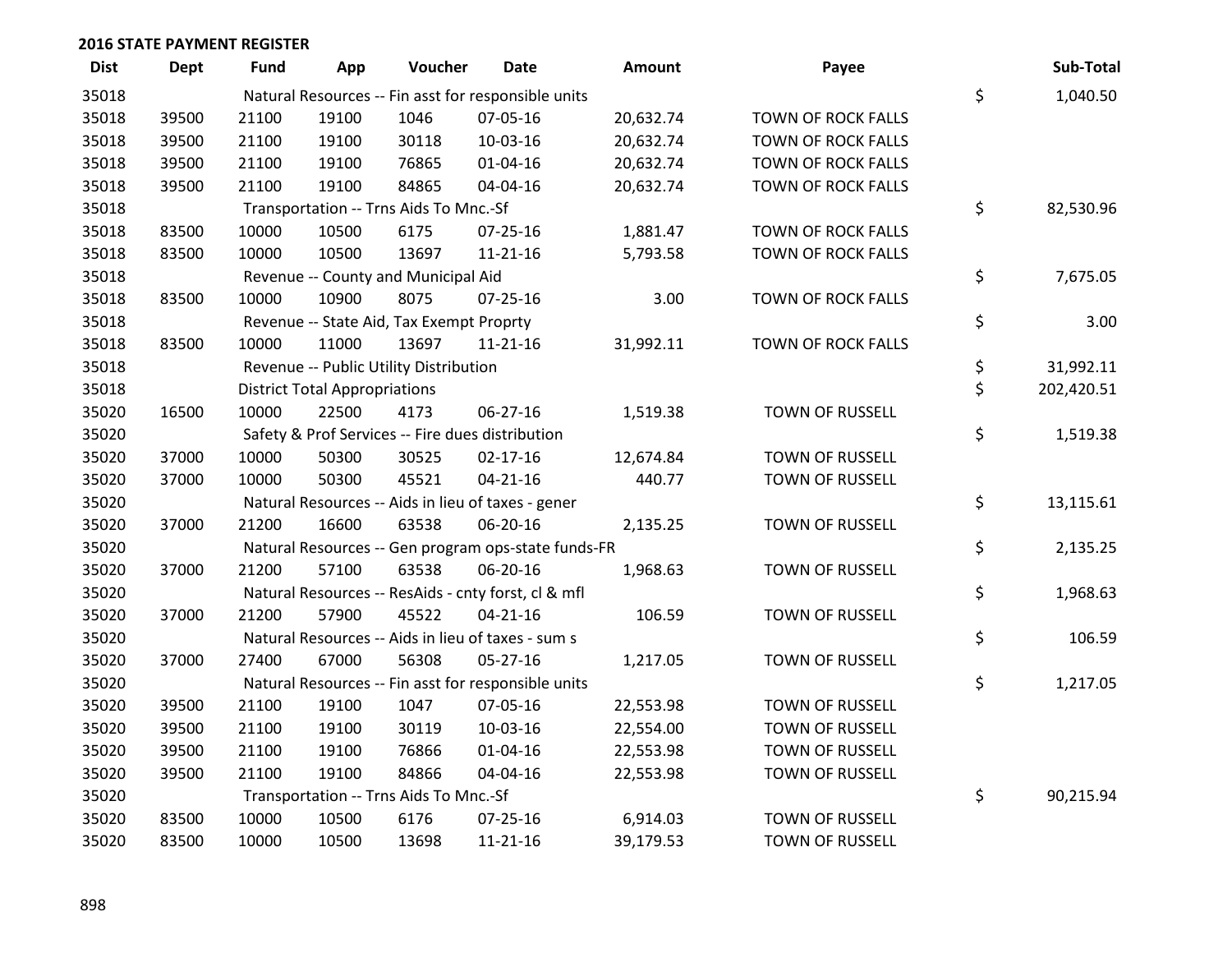| <b>Dist</b> | <b>Dept</b> | <b>Fund</b> | App                                  | Voucher                                  | <b>Date</b>                                         | Amount    | Payee                  | Sub-Total        |
|-------------|-------------|-------------|--------------------------------------|------------------------------------------|-----------------------------------------------------|-----------|------------------------|------------------|
| 35020       |             |             |                                      | Revenue -- County and Municipal Aid      |                                                     |           |                        | \$<br>46,093.56  |
| 35020       | 83500       | 10000       | 10900                                | 8076                                     | $07 - 25 - 16$                                      | 9.00      | <b>TOWN OF RUSSELL</b> |                  |
| 35020       |             |             |                                      | Revenue -- State Aid, Tax Exempt Proprty |                                                     |           |                        | \$<br>9.00       |
| 35020       |             |             | <b>District Total Appropriations</b> |                                          |                                                     |           |                        | \$<br>156,381.01 |
| 35022       | 16500       | 10000       | 22500                                | 4174                                     | 06-27-16                                            | 2,179.91  | TOWN OF SCHLEY         |                  |
| 35022       |             |             |                                      |                                          | Safety & Prof Services -- Fire dues distribution    |           |                        | \$<br>2,179.91   |
| 35022       | 37000       | 10000       | 50300                                | 29030                                    | $02 - 12 - 16$                                      | 27.43     | TOWN OF SCHLEY         |                  |
| 35022       |             |             |                                      |                                          | Natural Resources -- Aids in lieu of taxes - gener  |           |                        | \$<br>27.43      |
| 35022       | 37000       | 21200       | 16600                                | 63539                                    | 06-20-16                                            | 2,375.78  | <b>TOWN OF SCHLEY</b>  |                  |
| 35022       |             |             |                                      |                                          | Natural Resources -- Gen program ops-state funds-FR |           |                        | \$<br>2,375.78   |
| 35022       | 37000       | 21200       | 57100                                | 63539                                    | 06-20-16                                            | 1,444.25  | TOWN OF SCHLEY         |                  |
| 35022       |             |             |                                      |                                          | Natural Resources -- ResAids - cnty forst, cl & mfl |           |                        | \$<br>1,444.25   |
| 35022       | 37000       | 21200       | 57900                                | 46039                                    | $04 - 21 - 16$                                      | 38.41     | TOWN OF SCHLEY         |                  |
| 35022       |             |             |                                      |                                          | Natural Resources -- Aids in lieu of taxes - sum s  |           |                        | \$<br>38.41      |
| 35022       | 37000       | 21200       | 58900                                | 102389                                   | 11-18-16                                            | 705.33    | TOWN OF SCHLEY         |                  |
| 35022       |             |             |                                      |                                          | Natural Resources -- Resource aids - distribution o |           |                        | \$<br>705.33     |
| 35022       | 37000       | 27400       | 67000                                | 55602                                    | 05-27-16                                            | 2,193.69  | TOWN OF SCHLEY         |                  |
| 35022       |             |             |                                      |                                          | Natural Resources -- Fin asst for responsible units |           |                        | \$<br>2,193.69   |
| 35022       | 39500       | 21100       | 19100                                | 1048                                     | 07-05-16                                            | 29,600.38 | TOWN OF SCHLEY         |                  |
| 35022       | 39500       | 21100       | 19100                                | 30120                                    | 10-03-16                                            | 29,600.40 | TOWN OF SCHLEY         |                  |
| 35022       | 39500       | 21100       | 19100                                | 76867                                    | $01 - 04 - 16$                                      | 29,600.38 | TOWN OF SCHLEY         |                  |
| 35022       | 39500       | 21100       | 19100                                | 84867                                    | 04-04-16                                            | 29,600.38 | TOWN OF SCHLEY         |                  |
| 35022       |             |             |                                      | Transportation -- Trns Aids To Mnc.-Sf   |                                                     |           |                        | \$<br>118,401.54 |
| 35022       | 39500       | 21100       | 27800                                | 87001                                    | 07-07-16                                            | 13,410.54 | TREAS TN SCHLEY        |                  |
| 35022       |             |             |                                      | Transportation -- Loc Rd Imp Prg St Fd   |                                                     |           |                        | \$<br>13,410.54  |
| 35022       | 83500       | 10000       | 10500                                | 6177                                     | $07 - 25 - 16$                                      | 3,946.97  | TOWN OF SCHLEY         |                  |
| 35022       | 83500       | 10000       | 10500                                | 13699                                    | $11 - 21 - 16$                                      | 22,366.19 | TOWN OF SCHLEY         |                  |
| 35022       |             |             |                                      | Revenue -- County and Municipal Aid      |                                                     |           |                        | \$<br>26,313.16  |
| 35022       | 83500       | 10000       | 10900                                | 8077                                     | $07 - 25 - 16$                                      | 13.00     | <b>TOWN OF SCHLEY</b>  |                  |
| 35022       |             |             |                                      | Revenue -- State Aid, Tax Exempt Proprty |                                                     |           |                        | \$<br>13.00      |
| 35022       |             |             | <b>District Total Appropriations</b> |                                          |                                                     |           |                        | \$<br>167,103.04 |
| 35024       | 16500       | 10000       | 22500                                | 4175                                     | 06-27-16                                            | 3,904.46  | TOWN OF SCOTT          |                  |
| 35024       |             |             |                                      |                                          | Safety & Prof Services -- Fire dues distribution    |           |                        | \$<br>3,904.46   |
| 35024       | 37000       | 21200       | 16600                                | 63540                                    | 06-20-16                                            | 467.95    | TOWN OF SCOTT          |                  |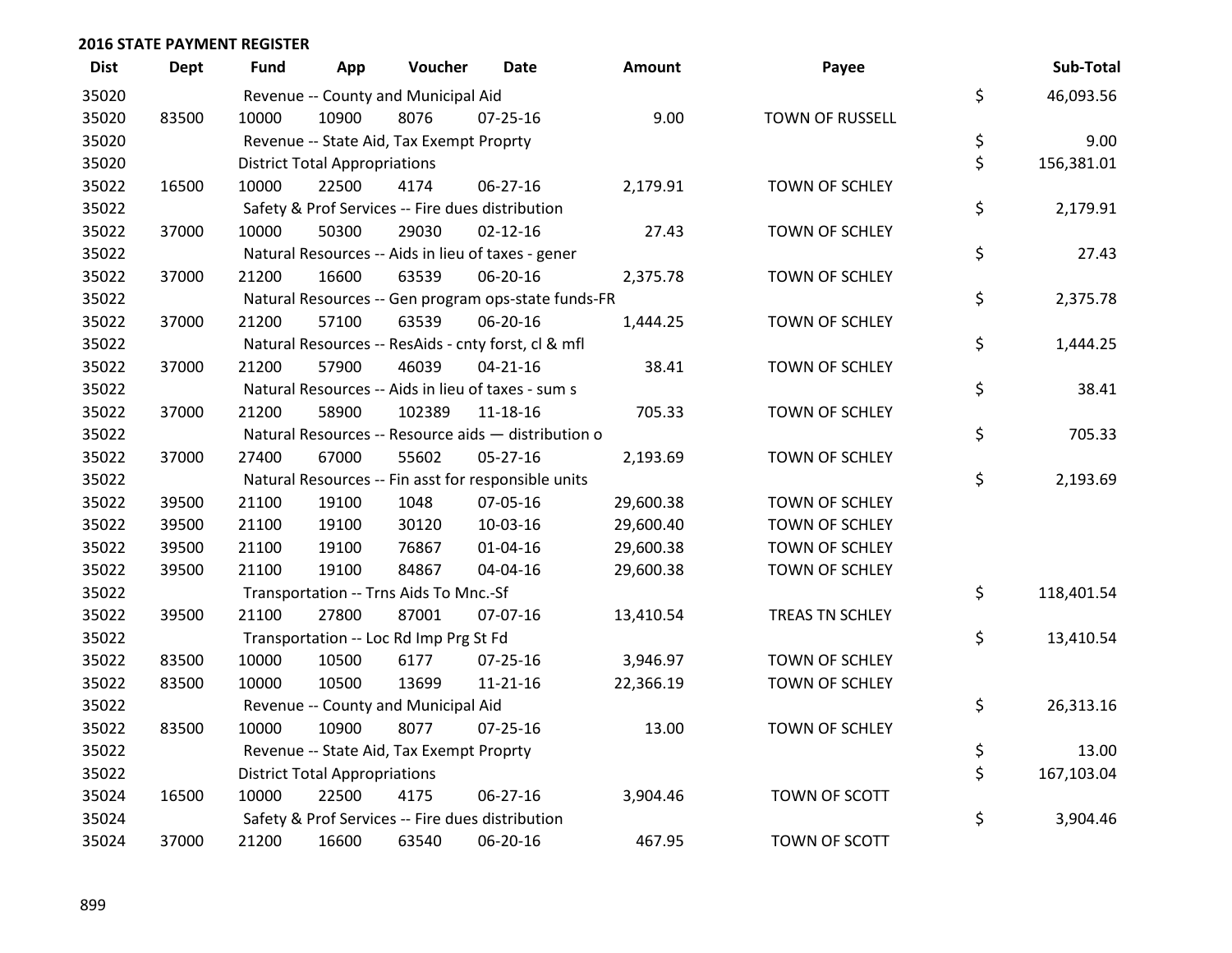| <b>Dist</b> | <b>Dept</b> | <b>Fund</b> | App                                  | Voucher                                             | <b>Date</b>    | Amount    | Payee            | Sub-Total        |
|-------------|-------------|-------------|--------------------------------------|-----------------------------------------------------|----------------|-----------|------------------|------------------|
| 35024       |             |             |                                      | Natural Resources -- Gen program ops-state funds-FR |                |           |                  | \$<br>467.95     |
| 35024       | 37000       | 21200       | 57100                                | 63540                                               | 06-20-16       | 266.08    | TOWN OF SCOTT    |                  |
| 35024       |             |             |                                      | Natural Resources -- ResAids - cnty forst, cl & mfl |                |           |                  | \$<br>266.08     |
| 35024       | 37000       | 21200       | 58900                                | 102390                                              | $11 - 18 - 16$ | 2,081.56  | TOWN OF SCOTT    |                  |
| 35024       |             |             |                                      | Natural Resources -- Resource aids - distribution o |                |           |                  | \$<br>2,081.56   |
| 35024       | 37000       | 27400       | 67000                                | 56357                                               | 05-27-16       | 2,076.50  | TOWN OF SCOTT    |                  |
| 35024       |             |             |                                      | Natural Resources -- Fin asst for responsible units |                |           |                  | \$<br>2,076.50   |
| 35024       | 39500       | 21100       | 17400                                | 28427                                               | $10-13-16$     | 1,619.03  | TOWN OF SCOTT    |                  |
| 35024       |             |             |                                      | Transportation -- Disastr Damag Aid Sf              |                |           |                  | \$<br>1,619.03   |
| 35024       | 39500       | 21100       | 19100                                | 1049                                                | 07-05-16       | 30,728.91 | TOWN OF SCOTT    |                  |
| 35024       | 39500       | 21100       | 19100                                | 30121                                               | 10-03-16       | 30,728.91 | TOWN OF SCOTT    |                  |
| 35024       | 39500       | 21100       | 19100                                | 76868                                               | $01 - 04 - 16$ | 30,728.91 | TOWN OF SCOTT    |                  |
| 35024       | 39500       | 21100       | 19100                                | 84868                                               | 04-04-16       | 30,728.91 | TOWN OF SCOTT    |                  |
| 35024       |             |             |                                      | Transportation -- Trns Aids To Mnc.-Sf              |                |           |                  | \$<br>122,915.64 |
| 35024       | 83500       | 10000       | 10500                                | 6178                                                | $07 - 25 - 16$ | 6,627.11  | TOWN OF SCOTT    |                  |
| 35024       | 83500       | 10000       | 10500                                | 13700                                               | $11 - 21 - 16$ | 37,670.04 | TOWN OF SCOTT    |                  |
| 35024       |             |             |                                      | Revenue -- County and Municipal Aid                 |                |           |                  | \$<br>44,297.15  |
| 35024       | 83500       | 10000       | 10900                                | 8078                                                | $07 - 25 - 16$ | 692.00    | TOWN OF SCOTT    |                  |
| 35024       |             |             |                                      | Revenue -- State Aid, Tax Exempt Proprty            |                |           |                  | \$<br>692.00     |
| 35024       |             |             | <b>District Total Appropriations</b> |                                                     |                |           |                  | \$<br>178,320.37 |
| 35026       | 16500       | 10000       | 22500                                | 4176                                                | 06-27-16       | 1,488.96  | TOWN OF SKANAWAN |                  |
| 35026       |             |             |                                      | Safety & Prof Services -- Fire dues distribution    |                |           |                  | \$<br>1,488.96   |
| 35026       | 37000       | 21200       | 16600                                | 63541                                               | 06-20-16       | 2,152.65  | TOWN OF SKANAWAN |                  |
| 35026       |             |             |                                      | Natural Resources -- Gen program ops-state funds-FR |                |           |                  | \$<br>2,152.65   |
| 35026       | 37000       | 21200       | 57100                                | 63541                                               | 06-20-16       | 2,520.03  | TOWN OF SKANAWAN |                  |
| 35026       |             |             |                                      | Natural Resources -- ResAids - cnty forst, cl & mfl |                |           |                  | \$<br>2,520.03   |
| 35026       | 37000       | 21200       | 58900                                | 102391                                              | $11 - 18 - 16$ | 4,821.46  | TOWN OF SKANAWAN |                  |
| 35026       |             |             |                                      | Natural Resources -- Resource aids - distribution o |                |           |                  | \$<br>4,821.46   |
| 35026       | 37000       | 27400       | 67000                                | 56245                                               | 05-27-16       | 685.15    | TOWN OF SKANAWAN |                  |
| 35026       |             |             |                                      | Natural Resources -- Fin asst for responsible units |                |           |                  | \$<br>685.15     |
| 35026       | 39500       | 21100       | 19100                                | 1050                                                | 07-05-16       | 13,085.38 | TOWN OF SKANAWAN |                  |
| 35026       | 39500       | 21100       | 19100                                | 30122                                               | 10-03-16       | 13,085.40 | TOWN OF SKANAWAN |                  |
| 35026       | 39500       | 21100       | 19100                                | 76869                                               | $01 - 04 - 16$ | 13,085.38 | TOWN OF SKANAWAN |                  |
| 35026       | 39500       | 21100       | 19100                                | 84869                                               | 04-04-16       | 13,085.38 | TOWN OF SKANAWAN |                  |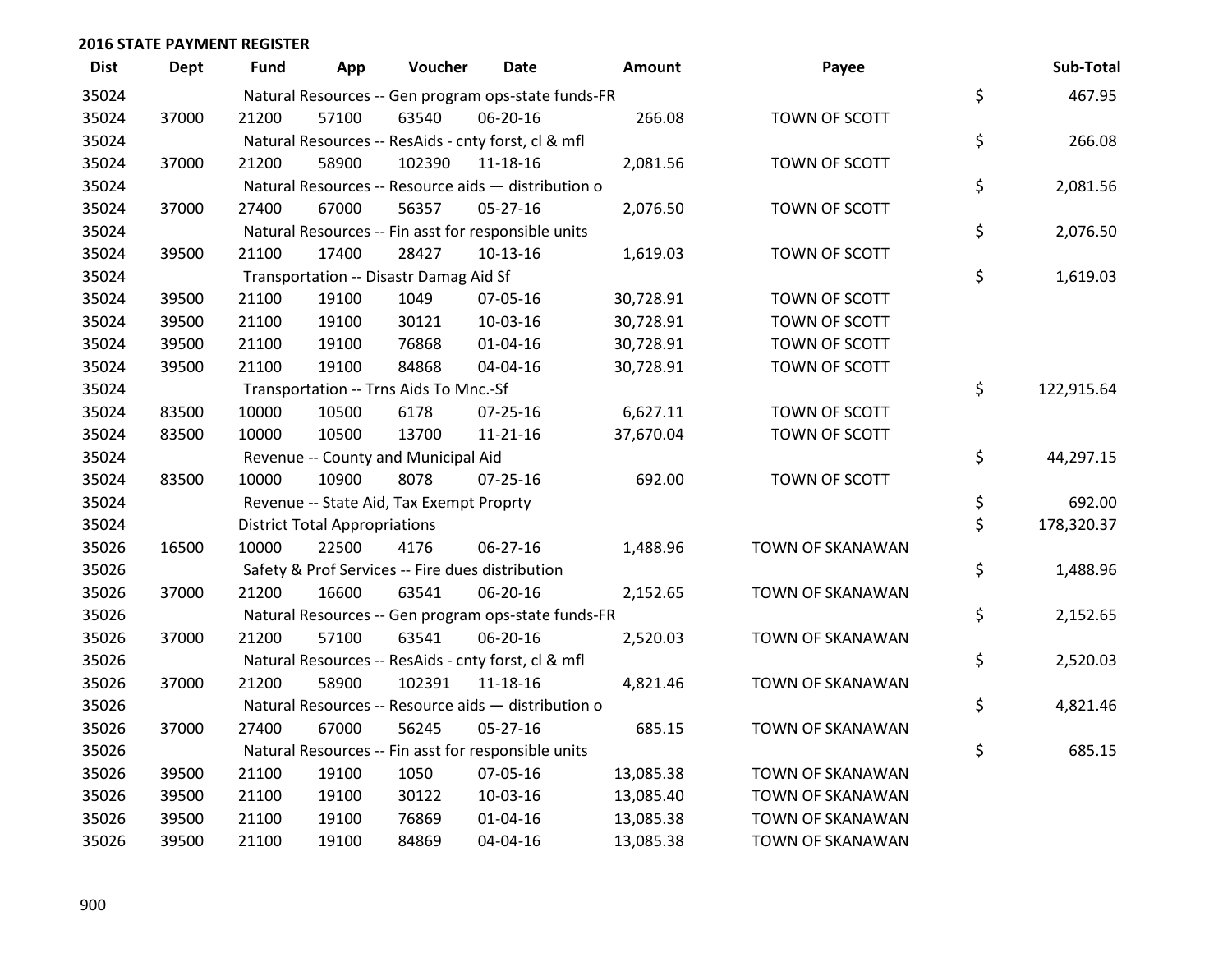| <b>Dist</b> | <b>Dept</b> | <b>Fund</b> | App                                  | Voucher                                          | <b>Date</b>                                         | Amount    | Payee                   | Sub-Total       |
|-------------|-------------|-------------|--------------------------------------|--------------------------------------------------|-----------------------------------------------------|-----------|-------------------------|-----------------|
| 35026       |             |             |                                      | Transportation -- Trns Aids To Mnc.-Sf           |                                                     |           |                         | \$<br>52,341.54 |
| 35026       | 83500       | 10000       | 10500                                | 6179                                             | $07 - 25 - 16$                                      | 832.29    | TOWN OF SKANAWAN        |                 |
| 35026       | 83500       | 10000       | 10500                                | 13701                                            | $11 - 21 - 16$                                      | 4,716.30  | TOWN OF SKANAWAN        |                 |
| 35026       |             |             |                                      | Revenue -- County and Municipal Aid              |                                                     |           |                         | \$<br>5,548.59  |
| 35026       | 83500       | 10000       | 10900                                | 8079                                             | $07 - 25 - 16$                                      | 3.00      | <b>TOWN OF SKANAWAN</b> |                 |
| 35026       |             |             |                                      | Revenue -- State Aid, Tax Exempt Proprty         |                                                     |           |                         | \$<br>3.00      |
| 35026       |             |             | <b>District Total Appropriations</b> |                                                  |                                                     |           |                         | \$<br>69,561.38 |
| 35028       | 16500       | 10000       | 22500                                | 4177                                             | 06-27-16                                            | 483.09    | TOWN OF SOMO            |                 |
| 35028       |             |             |                                      | Safety & Prof Services -- Fire dues distribution |                                                     |           |                         | \$<br>483.09    |
| 35028       | 37000       | 21200       | 16600                                | 63542                                            | 06-20-16                                            | 812.14    | TOWN OF SOMO            |                 |
| 35028       |             |             |                                      |                                                  | Natural Resources -- Gen program ops-state funds-FR |           |                         | \$<br>812.14    |
| 35028       | 37000       | 21200       | 57100                                | 63542                                            | 06-20-16                                            | 4,457.38  | TOWN OF SOMO            |                 |
| 35028       |             |             |                                      |                                                  | Natural Resources -- ResAids - cnty forst, cl & mfl |           |                         | \$<br>4,457.38  |
| 35028       | 39500       | 21100       | 19100                                | 1051                                             | 07-05-16                                            | 11,488.93 | TOWN OF SOMO            |                 |
| 35028       | 39500       | 21100       | 19100                                | 30123                                            | 10-03-16                                            | 11,488.95 | TOWN OF SOMO            |                 |
| 35028       | 39500       | 21100       | 19100                                | 76870                                            | $01 - 04 - 16$                                      | 11,488.93 | TOWN OF SOMO            |                 |
| 35028       | 39500       | 21100       | 19100                                | 84870                                            | 04-04-16                                            | 11,488.93 | TOWN OF SOMO            |                 |
| 35028       |             |             |                                      | Transportation -- Trns Aids To Mnc.-Sf           |                                                     |           |                         | \$<br>45,955.74 |
| 35028       | 83500       | 10000       | 10500                                | 6180                                             | 07-25-16                                            | 2,112.17  | TOWN OF SOMO            |                 |
| 35028       | 83500       | 10000       | 10500                                | 13702                                            | $11 - 21 - 16$                                      | 11,968.99 | TOWN OF SOMO            |                 |
| 35028       |             |             |                                      | Revenue -- County and Municipal Aid              |                                                     |           |                         | \$<br>14,081.16 |
| 35028       |             |             | <b>District Total Appropriations</b> |                                                  |                                                     |           |                         | \$<br>65,789.51 |
| 35030       | 16500       | 10000       | 22500                                | 4178                                             | 06-27-16                                            | 1,758.27  | <b>TOWN OF TOMAHAWK</b> |                 |
| 35030       |             |             |                                      | Safety & Prof Services -- Fire dues distribution |                                                     |           |                         | \$<br>1,758.27  |
| 35030       | 37000       | 10000       | 50300                                | 30939                                            | $02 - 17 - 16$                                      | 11,095.64 | TOWN OF TOMAHAWK        |                 |
| 35030       |             |             |                                      |                                                  | Natural Resources -- Aids in lieu of taxes - gener  |           |                         | \$<br>11,095.64 |
| 35030       | 37000       | 21200       | 16600                                | 63543                                            | 06-20-16                                            | 1,484.68  | <b>TOWN OF TOMAHAWK</b> |                 |
| 35030       |             |             |                                      |                                                  | Natural Resources -- Gen program ops-state funds-FR |           |                         | \$<br>1,484.68  |
| 35030       | 37000       | 21200       | 57100                                | 63543                                            | 06-20-16                                            | 7,714.95  | <b>TOWN OF TOMAHAWK</b> |                 |
| 35030       |             |             |                                      |                                                  | Natural Resources -- ResAids - cnty forst, cl & mfl |           |                         | \$<br>7,714.95  |
| 35030       | 37000       | 21200       | 58900                                | 102392                                           | 11-18-16                                            | 1,444.24  | <b>TOWN OF TOMAHAWK</b> |                 |
| 35030       |             |             |                                      |                                                  | Natural Resources -- Resource aids - distribution o |           |                         | \$<br>1,444.24  |
| 35030       | 37000       | 27400       | 67000                                | 55815                                            | $05 - 27 - 16$                                      | 2,043.67  | <b>TOWN OF TOMAHAWK</b> |                 |
| 35030       |             |             |                                      |                                                  | Natural Resources -- Fin asst for responsible units |           |                         | \$<br>2,043.67  |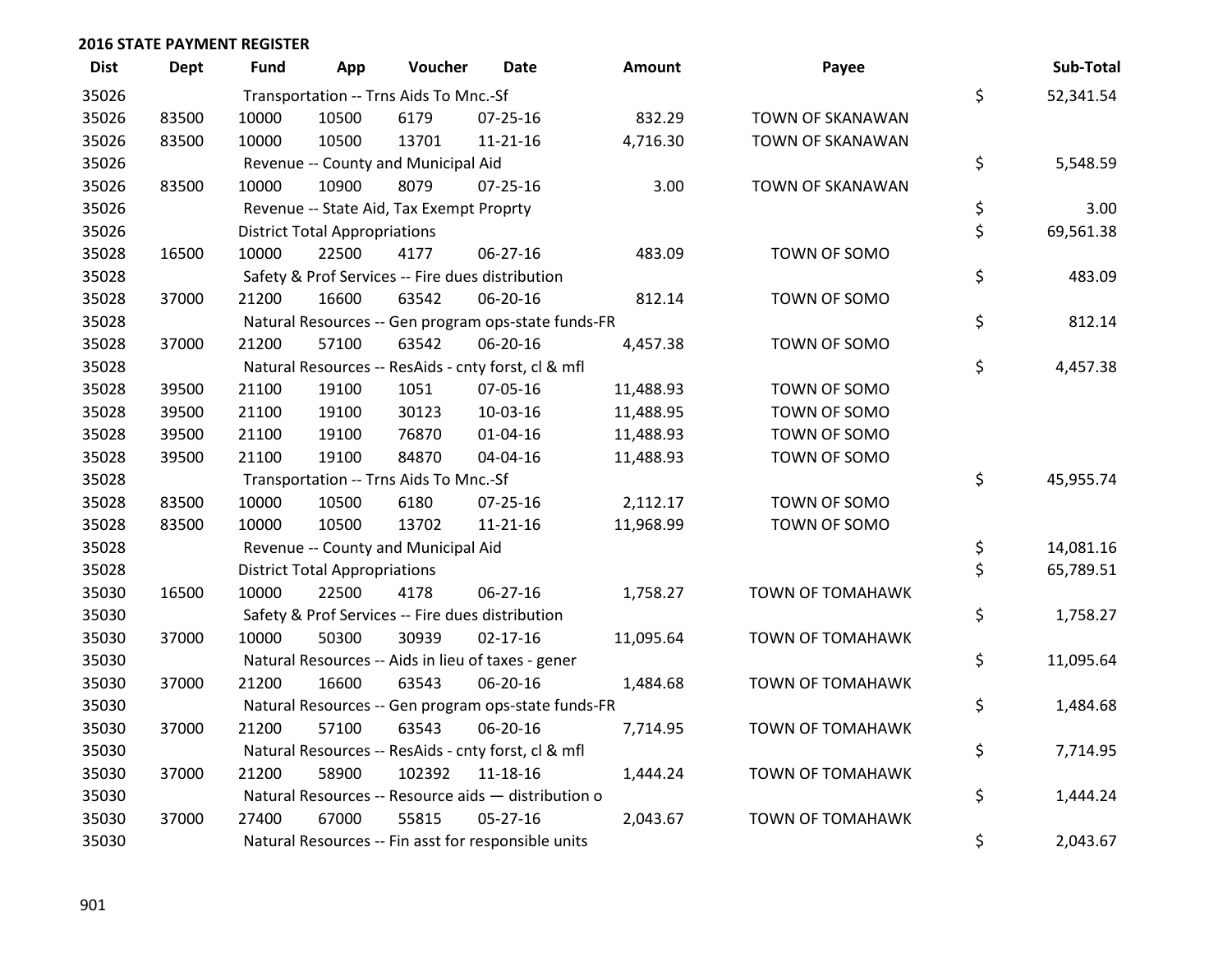| <b>Dist</b> | <b>Dept</b> | <b>Fund</b> | App                                  | Voucher                                             | <b>Date</b>    | Amount    | Payee                   | Sub-Total        |
|-------------|-------------|-------------|--------------------------------------|-----------------------------------------------------|----------------|-----------|-------------------------|------------------|
| 35030       | 39500       | 21100       | 19100                                | 1052                                                | 07-05-16       | 19,504.21 | <b>TOWN OF TOMAHAWK</b> |                  |
| 35030       | 39500       | 21100       | 19100                                | 30124                                               | 10-03-16       | 19,504.23 | <b>TOWN OF TOMAHAWK</b> |                  |
| 35030       | 39500       | 21100       | 19100                                | 76871                                               | $01 - 04 - 16$ | 19,504.21 | <b>TOWN OF TOMAHAWK</b> |                  |
| 35030       | 39500       | 21100       | 19100                                | 84871                                               | 04-04-16       | 19,504.21 | <b>TOWN OF TOMAHAWK</b> |                  |
| 35030       |             |             |                                      | Transportation -- Trns Aids To Mnc.-Sf              |                |           |                         | \$<br>78,016.86  |
| 35030       | 45500       | 10000       | 23100                                | 14770                                               | 08-03-16       | 1,280.00  | <b>TOWN OF TOMAHAWK</b> |                  |
| 35030       |             |             |                                      | Justice -- Law enforcement train, local             |                |           |                         | \$<br>1,280.00   |
| 35030       | 83500       | 10000       | 10500                                | 6181                                                | $07 - 25 - 16$ | 1,158.99  | <b>TOWN OF TOMAHAWK</b> |                  |
| 35030       | 83500       | 10000       | 10500                                | 13703                                               | $11 - 21 - 16$ | 6,567.63  | <b>TOWN OF TOMAHAWK</b> |                  |
| 35030       |             |             |                                      | Revenue -- County and Municipal Aid                 |                |           |                         | \$<br>7,726.62   |
| 35030       | 83500       | 10000       | 10900                                | 8080                                                | $07 - 25 - 16$ | 6.00      | <b>TOWN OF TOMAHAWK</b> |                  |
| 35030       |             |             |                                      | Revenue -- State Aid, Tax Exempt Proprty            |                |           |                         | \$<br>6.00       |
| 35030       |             |             | <b>District Total Appropriations</b> |                                                     |                |           |                         | \$<br>112,570.93 |
| 35032       | 16500       | 10000       | 22500                                | 4179                                                | 06-27-16       | 1,932.46  | TOWN OF WILSON          |                  |
| 35032       |             |             |                                      | Safety & Prof Services -- Fire dues distribution    |                |           |                         | \$<br>1,932.46   |
| 35032       | 37000       | 21200       | 16600                                | 63544                                               | 06-20-16       | 932.12    | <b>TOWN OF WILSON</b>   |                  |
| 35032       |             |             |                                      | Natural Resources -- Gen program ops-state funds-FR |                |           |                         | \$<br>932.12     |
| 35032       | 37000       | 21200       | 57100                                | 63544                                               | 06-20-16       | 4,091.65  | TOWN OF WILSON          |                  |
| 35032       |             |             |                                      | Natural Resources -- ResAids - cnty forst, cl & mfl |                |           |                         | \$<br>4,091.65   |
| 35032       | 37000       | 21200       | 58900                                | 102393                                              | 11-18-16       | 156.22    | TOWN OF WILSON          |                  |
| 35032       |             |             |                                      | Natural Resources -- Resource aids - distribution o |                |           |                         | \$<br>156.22     |
| 35032       | 37000       | 27400       | 67000                                | 55910                                               | 05-27-16       | 3,027.70  | TOWN OF WILSON          |                  |
| 35032       |             |             |                                      | Natural Resources -- Fin asst for responsible units |                |           |                         | \$<br>3,027.70   |
| 35032       | 39500       | 21100       | 19100                                | 1053                                                | 07-05-16       | 15,096.85 | TOWN OF WILSON          |                  |
| 35032       | 39500       | 21100       | 19100                                | 30125                                               | 10-03-16       | 15,096.85 | TOWN OF WILSON          |                  |
| 35032       | 39500       | 21100       | 19100                                | 76872                                               | $01 - 04 - 16$ | 15,096.85 | TOWN OF WILSON          |                  |
| 35032       | 39500       | 21100       | 19100                                | 84872                                               | 04-04-16       | 15,096.85 | TOWN OF WILSON          |                  |
| 35032       |             |             |                                      | Transportation -- Trns Aids To Mnc.-Sf              |                |           |                         | \$<br>60,387.40  |
| 35032       | 83500       | 10000       | 10500                                | 6182                                                | 07-25-16       | 614.72    | TOWN OF WILSON          |                  |
| 35032       | 83500       | 10000       | 10500                                | 13704                                               | $11 - 21 - 16$ | 3,483.42  | TOWN OF WILSON          |                  |
| 35032       |             |             |                                      | Revenue -- County and Municipal Aid                 |                |           |                         | \$<br>4,098.14   |
| 35032       | 83500       | 10000       | 10900                                | 8081                                                | $07 - 25 - 16$ | 1.00      | TOWN OF WILSON          |                  |
| 35032       |             |             |                                      | Revenue -- State Aid, Tax Exempt Proprty            |                |           |                         | \$<br>1.00       |
| 35032       |             |             | <b>District Total Appropriations</b> |                                                     |                |           |                         | \$<br>74,626.69  |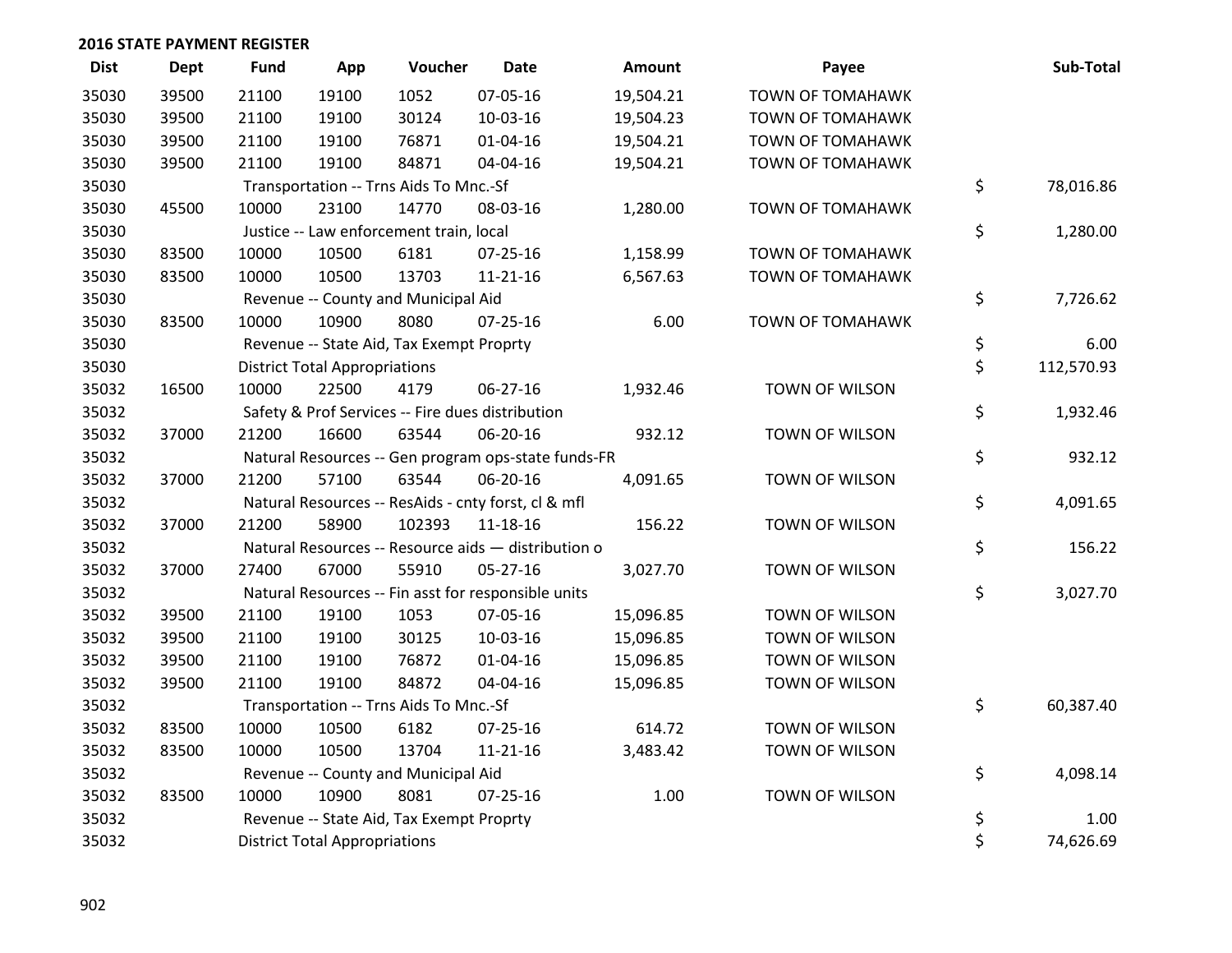| <b>Dist</b> | <b>Dept</b> | <b>Fund</b> | App   | Voucher                                             | <b>Date</b>    | <b>Amount</b> | Payee                     | Sub-Total        |
|-------------|-------------|-------------|-------|-----------------------------------------------------|----------------|---------------|---------------------------|------------------|
| 35251       | 16500       | 10000       | 22500 | 4180                                                | 06-27-16       | 15,760.04     | <b>CITY OF MERRILL</b>    |                  |
| 35251       |             |             |       | Safety & Prof Services -- Fire dues distribution    |                |               |                           | \$<br>15,760.04  |
| 35251       | 37000       | 10000       | 50300 | 30709                                               | $02 - 17 - 16$ | 10,652.05     | <b>CITY OF MERRILL</b>    |                  |
| 35251       | 37000       | 10000       | 50300 | 46235                                               | $04 - 21 - 16$ | 185.54        | <b>CITY OF MERRILL</b>    |                  |
| 35251       |             |             |       | Natural Resources -- Aids in lieu of taxes - gener  |                |               |                           | \$<br>10,837.59  |
| 35251       | 37000       | 10000       | 94100 | 116963                                              | 12-30-16       | 10,552.42     | <b>CITY OF MERRILL</b>    |                  |
| 35251       |             |             |       | Natural Resources -- GPO - federal funds            |                |               |                           | \$<br>10,552.42  |
| 35251       | 37000       | 27400       | 67000 | 55831                                               | $05 - 27 - 16$ | 30,891.25     | <b>CITY OF MERRILL</b>    |                  |
| 35251       |             |             |       | Natural Resources -- Fin asst for responsible units |                |               |                           | \$<br>30,891.25  |
| 35251       | 39500       | 21100       | 16200 | 2079                                                | 07-05-16       | 23,650.76     | <b>CITY OF MERRILL</b>    |                  |
| 35251       | 39500       | 21100       | 16200 | 29181                                               | 10-03-16       | 23,650.78     | <b>CITY OF MERRILL</b>    |                  |
| 35251       |             |             |       | Transportation -- Conn Hwy Aids St Fds              |                |               |                           | \$<br>47,301.54  |
| 35251       | 39500       | 21100       | 17700 | 6073                                                | 08-01-16       | 22,546.00     | <b>CITY OF MERRILL</b>    |                  |
| 35251       | 39500       | 21100       | 17700 | 32920                                               | 10-06-16       | 22,546.00     | <b>CITY OF MERRILL</b>    |                  |
| 35251       | 39500       | 21100       | 17700 | 69114                                               | 12-30-16       | 13,528.00     | <b>CITY OF MERRILL</b>    |                  |
| 35251       |             |             |       | Transportation -- Tc, Trns Oper Aid Sf              |                |               |                           | \$<br>58,620.00  |
| 35251       | 39500       | 21100       | 18200 | 28411                                               | 09-27-16       | 51,185.00     | <b>CITY OF MERRILL</b>    |                  |
| 35251       | 39500       | 21100       | 18200 | 31975                                               | 09-30-16       | 59,693.00     | <b>CITY OF MERRILL</b>    |                  |
| 35251       | 39500       | 21100       | 18200 | 57886                                               | 12-05-16       | 49,842.00     | <b>CITY OF MERRILL</b>    |                  |
| 35251       |             |             |       | Transportation -- Trnst/Trns-Rel Aid F              |                |               |                           | \$<br>160,720.00 |
| 35251       | 39500       | 21100       | 18500 | 31847                                               | 09-28-16       | 4,000.00      | <b>CITY OF MERRILL</b>    |                  |
| 35251       | 39500       | 21100       | 18500 | 60510                                               | 12-12-16       | 3,146.43      | <b>CITY OF MERRILL</b>    |                  |
| 35251       |             |             |       | Transportation -- Hwy Sfty Loc Aid Ffd              |                |               |                           | \$<br>7,146.43   |
| 35251       | 39500       | 21100       | 19100 | 1054                                                | 07-05-16       | 126,424.37    | <b>CITY OF MERRILL</b>    |                  |
| 35251       | 39500       | 21100       | 19100 | 30126                                               | 10-03-16       | 126,424.38    | <b>CITY OF MERRILL</b>    |                  |
| 35251       |             |             |       | Transportation -- Trns Aids To Mnc.-Sf              |                |               |                           | \$<br>252,848.75 |
| 35251       | 39500       | 21100       | 16200 | 78046                                               | $01 - 04 - 16$ | 23,650.76     | <b>CITY OF MERRILL</b>    |                  |
| 35251       | 39500       | 21100       | 16200 | 82046                                               | 04-04-16       | 23,650.76     | <b>CITY OF MERRILL</b>    |                  |
| 35251       |             |             |       | Transportation -- Conn Hwy Aids St Fds              |                |               |                           | \$<br>47,301.52  |
| 35251       | 39500       | 21100       | 17700 | 72035                                               | 01-04-16       | 14,024.00     | <b>CITY OF MERRILL</b>    |                  |
| 35251       | 39500       | 21100       | 17700 | 90034                                               | 05-27-16       | 22,546.00     | <b>CITY OF MERRILL</b>    |                  |
| 35251       |             |             |       | Transportation -- Tc, Trns Oper Aid Sf              |                |               |                           | \$<br>36,570.00  |
| 35251       | 39500       | 21100       | 18200 | 74718                                               | $02 - 25 - 16$ | 56,070.00     | <b>TREAS CITY MERRILL</b> |                  |
| 35251       |             |             |       | Transportation -- Trnst/Trns-Rel Aid F              |                |               |                           | \$<br>56,070.00  |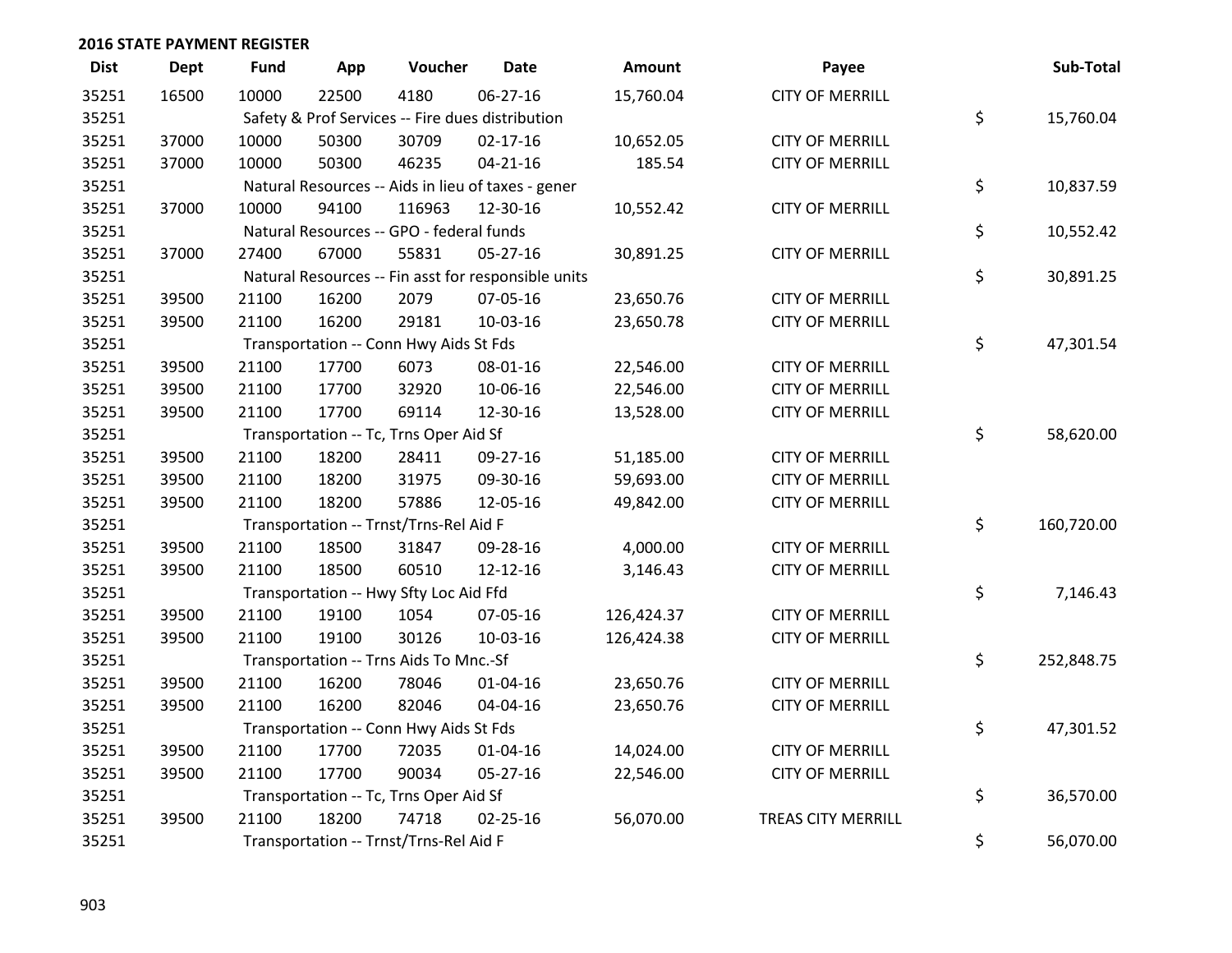| <b>Dist</b> | <b>Dept</b> | Fund  | App                                  | Voucher                                  | <b>Date</b>                                         | Amount       | Payee                   | Sub-Total          |
|-------------|-------------|-------|--------------------------------------|------------------------------------------|-----------------------------------------------------|--------------|-------------------------|--------------------|
| 35251       | 39500       | 21100 | 19100                                | 76873                                    | $01 - 04 - 16$                                      | 126,424.37   | <b>CITY OF MERRILL</b>  |                    |
| 35251       | 39500       | 21100 | 19100                                | 84873                                    | 04-04-16                                            | 126,424.37   | <b>CITY OF MERRILL</b>  |                    |
| 35251       |             |       |                                      | Transportation -- Trns Aids To Mnc.-Sf   |                                                     |              |                         | \$<br>252,848.74   |
| 35251       | 45500       | 10000 | 23100                                | 21090                                    | 12-21-16                                            | 3,040.00     | <b>CITY OF MERRILL</b>  |                    |
| 35251       |             |       |                                      | Justice -- Law enforcement train, local  |                                                     |              |                         | \$<br>3,040.00     |
| 35251       | 45500       | 10000 | 24100                                | 13212                                    | 06-30-16                                            | 229.98       | <b>CITY OF MERRILL</b>  |                    |
| 35251       |             |       |                                      | Justice -- Federal aid, state operations |                                                     |              |                         | \$<br>229.98       |
| 35251       | 83500       | 10000 | 10500                                | 6183                                     | $07 - 25 - 16$                                      | 715,978.78   | <b>CITY OF MERRILL</b>  |                    |
| 35251       | 83500       | 10000 | 10500                                | 13705                                    | 11-21-16                                            | 2,588,406.60 | <b>CITY OF MERRILL</b>  |                    |
| 35251       |             |       |                                      | Revenue -- County and Municipal Aid      |                                                     |              |                         | \$<br>3,304,385.38 |
| 35251       | 83500       | 10000 | 10900                                | 8082                                     | 07-25-16                                            | 51,878.00    | <b>CITY OF MERRILL</b>  |                    |
| 35251       | 83500       | 10000 | 10900                                | 9716                                     | 07-25-16                                            | 37,810.00    | <b>CITY OF MERRILL</b>  |                    |
| 35251       |             |       |                                      | Revenue -- State Aid, Tax Exempt Proprty |                                                     |              |                         | \$<br>89,688.00    |
| 35251       | 83500       | 10000 | 11000                                | 13705                                    | $11 - 21 - 16$                                      | 32,638.99    | <b>CITY OF MERRILL</b>  |                    |
| 35251       |             |       |                                      | Revenue -- Public Utility Distribution   |                                                     |              |                         | \$<br>32,638.99    |
| 35251       | 83500       | 10000 | 30200                                | 5041                                     | 07-25-16                                            | 221,942.63   | <b>CITY OF MERRILL</b>  |                    |
| 35251       | 83500       | 10000 | 30200                                | 5185                                     | $07 - 25 - 16$                                      | 628,778.05   | <b>CITY OF MERRILL</b>  |                    |
| 35251       |             |       |                                      | Revenue -- School Lvy Tx/First Dollar Cr |                                                     |              |                         | \$<br>850,720.68   |
| 35251       | 83500       | 10000 | 50100                                | 2577                                     | $01-29-16$                                          | 10,875.96    | <b>CITY OF MERRILL</b>  |                    |
| 35251       |             |       |                                      | Revenue -- Payments for municipal svcs   |                                                     |              |                         | \$<br>10,875.96    |
| 35251       | 83500       | 52100 | 36300                                | 3155                                     | 03-29-16                                            | 3,978.77     | <b>CITY OF MERRILL</b>  |                    |
| 35251       | 83500       | 52100 | 36300                                | 3444                                     | 03-29-16                                            | 238,423.50   | <b>CITY OF MERRILL</b>  |                    |
| 35251       |             |       |                                      | Revenue -- Lottery & Gaming Credit       |                                                     |              |                         | \$<br>242,402.27   |
| 35251       |             |       | <b>District Total Appropriations</b> |                                          |                                                     |              |                         | \$<br>5,521,449.54 |
| 35286       | 16500       | 10000 | 22500                                | 4181                                     | 06-27-16                                            | 9,325.13     | <b>CITY OF TOMAHAWK</b> |                    |
| 35286       |             |       |                                      |                                          | Safety & Prof Services -- Fire dues distribution    |              |                         | \$<br>9,325.13     |
| 35286       | 37000       | 21200 | 16600                                | 63545                                    | 06-20-16                                            | 11.25        | <b>CITY OF TOMAHAWK</b> |                    |
| 35286       |             |       |                                      |                                          | Natural Resources -- Gen program ops-state funds-FR |              |                         | \$<br>11.25        |
| 35286       | 37000       | 21200 | 57100                                | 63545                                    | 06-20-16                                            | 5.05         | <b>CITY OF TOMAHAWK</b> |                    |
| 35286       |             |       |                                      |                                          | Natural Resources -- ResAids - cnty forst, cl & mfl |              |                         | \$<br>5.05         |
| 35286       | 37000       | 21200 | 57900                                | 46263                                    | $04 - 21 - 16$                                      | 54.54        | <b>CITY OF TOMAHAWK</b> |                    |
| 35286       |             |       |                                      |                                          | Natural Resources -- Aids in lieu of taxes - sum s  |              |                         | \$<br>54.54        |
| 35286       | 37000       | 27400 | 67000                                | 56226                                    | 05-27-16                                            | 11,668.64    | <b>CITY OF TOMAHAWK</b> |                    |
| 35286       |             |       |                                      |                                          | Natural Resources -- Fin asst for responsible units |              |                         | \$<br>11,668.64    |